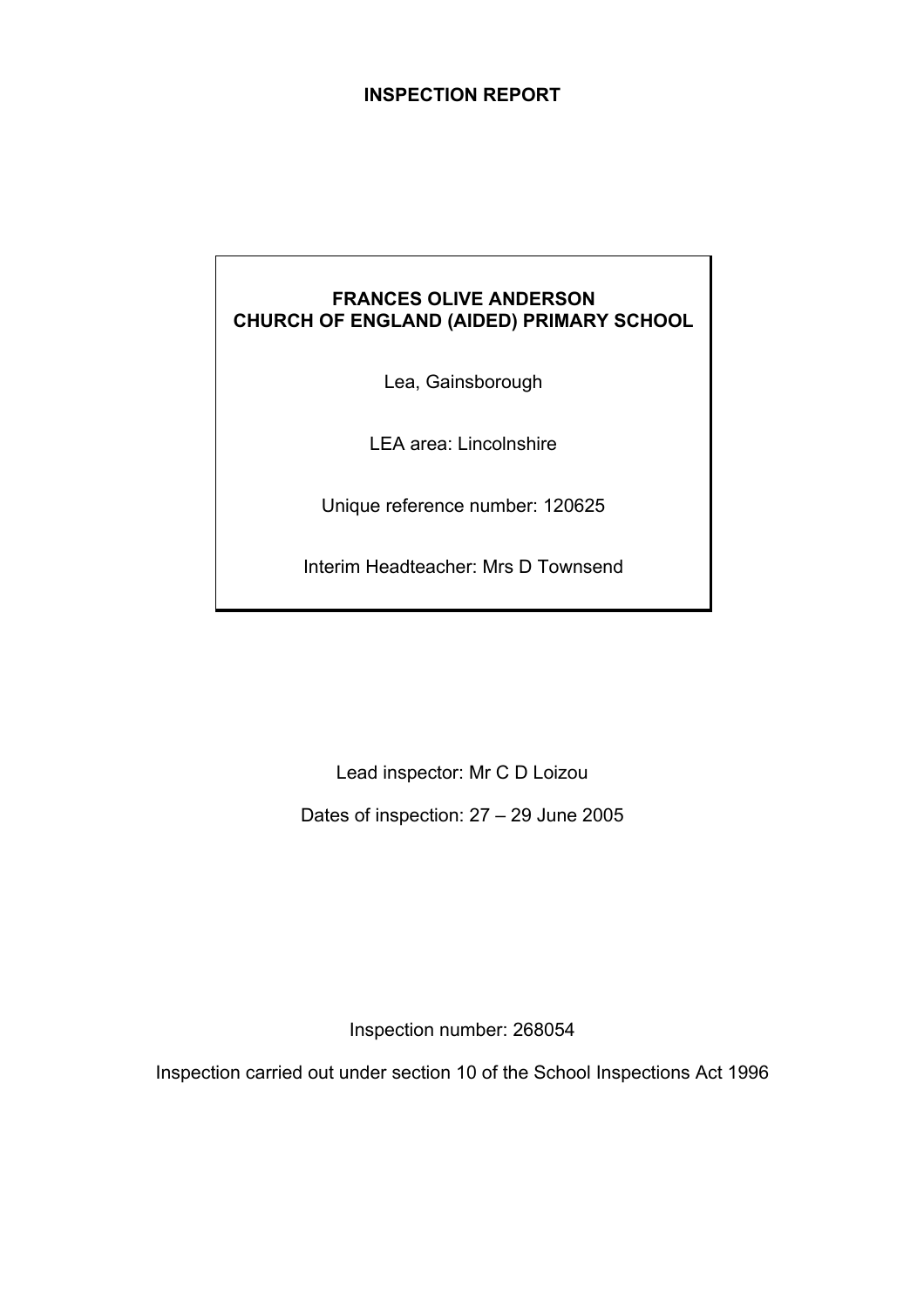# © Crown copyright 2005

This report may be reproduced in whole or in part for non-commercial educational purposes, provided that all extracts quoted are reproduced verbatim without adaptation and on condition that the source and date thereof are stated.

Further copies of this report are obtainable from the school. Under the School Inspections Act 1996, the school must provide a copy of this report and/or its summary free of charge to certain categories of people. A charge not exceeding the full cost of reproduction may be made for any other copies supplied.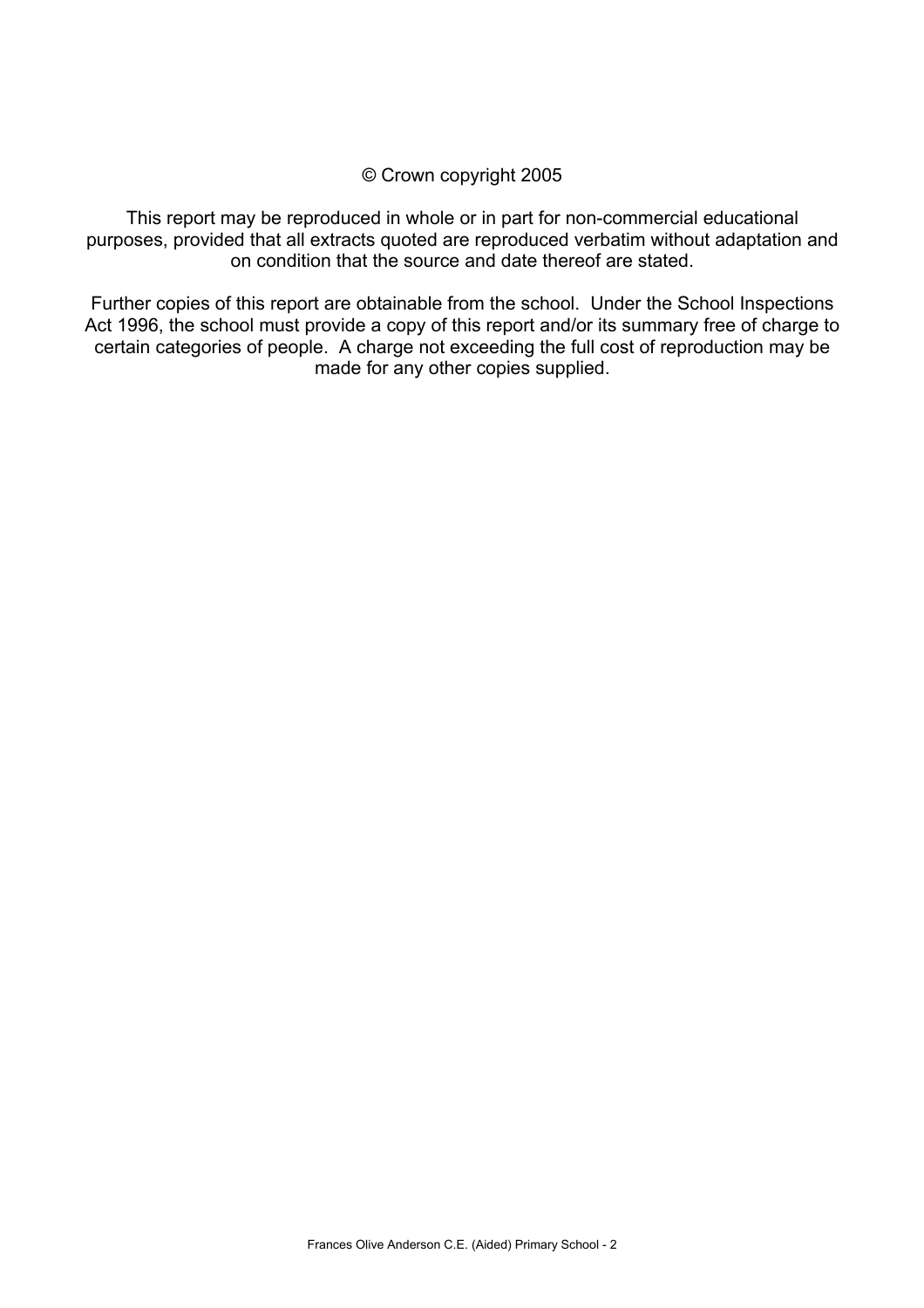# **INFORMATION ABOUT THE SCHOOL**

| Type of school:                               | Primary                                          |  |  |
|-----------------------------------------------|--------------------------------------------------|--|--|
| School category:                              | Voluntary aided                                  |  |  |
| Age range of pupils:                          | 4 to 11                                          |  |  |
| Gender of pupils:                             | Mixed                                            |  |  |
| Number on roll:                               | 161                                              |  |  |
| School address:                               | The Grove<br>Lea<br>Gainsborough<br>Lincolnshire |  |  |
| Postcode:                                     | <b>DN21 5EP</b>                                  |  |  |
| Telephone number:                             | 01427 612827                                     |  |  |
| Fax number:                                   | 01427 612827                                     |  |  |
| E-mail address:                               | enquiries@olive-anderson.lincs.sch.uk            |  |  |
| Appropriate authority:<br>chair<br>οf<br>Name | Governing body<br>of Mr A Hardwick               |  |  |
| governors:                                    |                                                  |  |  |
| <b>of</b><br>Date<br>previous<br>inspection:  | 18 January 1999                                  |  |  |

# **CHARACTERISTICS OF THE SCHOOL**

Frances Olive Anderson Church of England (Voluntary Aided) Primary School is an infant and junior school situated in the village of Lea, near Gainsborough in Lincolnshire. There are 161 boys and girls on roll, which is average in size. The school admits up to 28 fouryear-olds into its Reception class each year and there are currently 18 Reception aged children. The children's attainment on entry to the school is average overall, especially in language and communication skills and mathematical development. There are seven single-age classes, including the Reception class. Most of the pupils live near to the school but a significant number travel considerable distances because the area the school serves includes families from the town of Gainsborough. Almost all the pupils are of white British heritage. Less than one per cent of pupils claim free school meals, which is well below average, but this is influenced by the very low take up of free school meals. The proportion of pupils with special educational needs is average (17 per cent) and four of the pupils have a Statement of Special Educational Need.

The school is currently managed by an interim headteacher, appointed by the Local Authority, who will manage the school until the recently appointed headteacher takes up her post.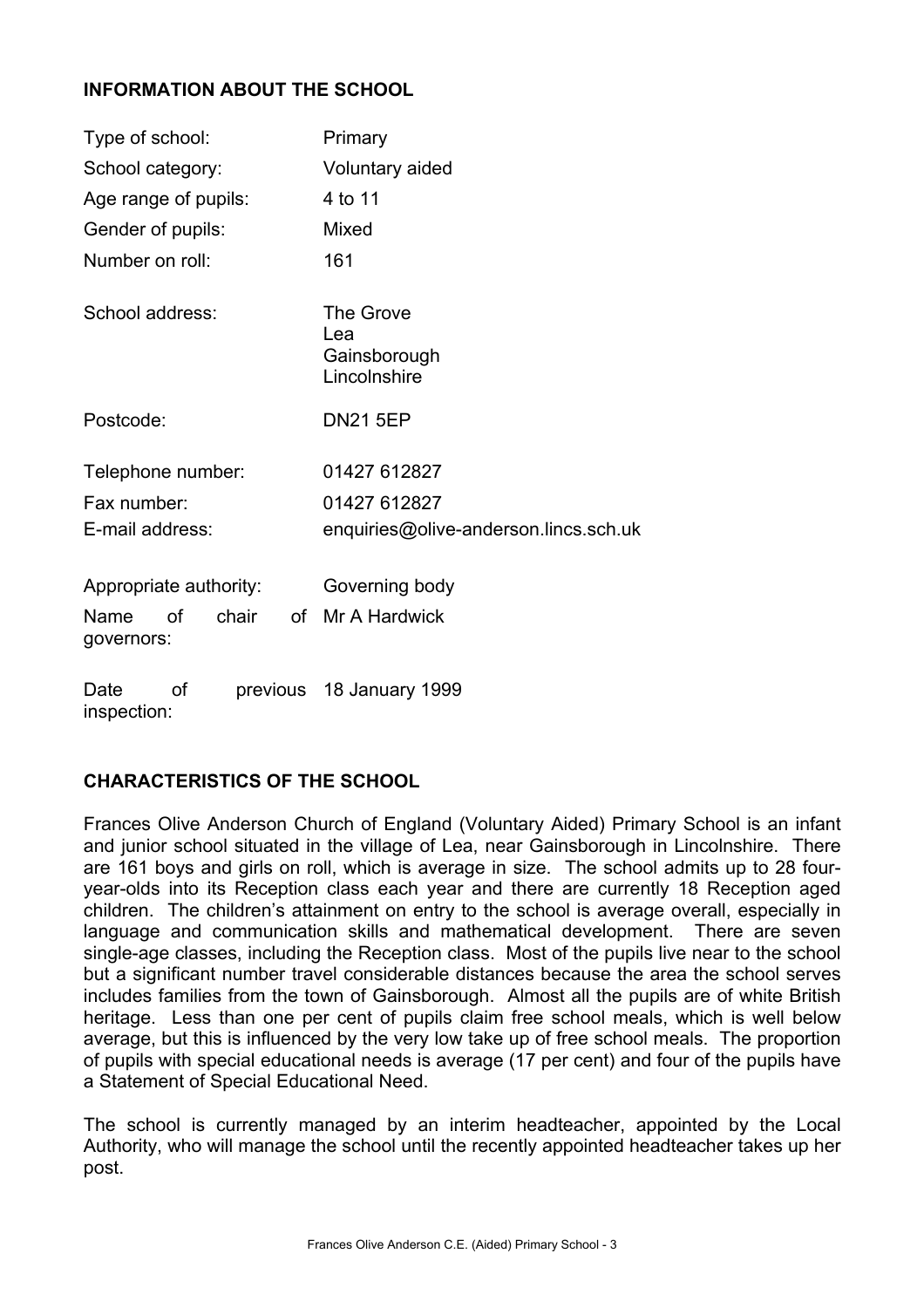# **INFORMATION ABOUT THE INSPECTION TEAM**

| <b>Members of the inspection team</b> |                       |                | <b>Subject responsibilities</b>                                                                                                                                 |
|---------------------------------------|-----------------------|----------------|-----------------------------------------------------------------------------------------------------------------------------------------------------------------|
| 18645                                 | Charalambos Loizou    | Lead inspector | Foundation<br><b>Stage</b><br>health<br>Personal,<br>social<br>and<br>education<br>Science<br>Information and communication<br>technology<br>Physical education |
| 32658                                 | <b>Nicky Bolton</b>   | Lay inspector  |                                                                                                                                                                 |
| 2509                                  | <b>Gail Cowmeadow</b> | Team inspector | educational<br>Special<br>needs<br>English<br>Art<br>design<br>and<br>technology<br>Design<br>and<br><b>Music</b>                                               |
| 18331                                 | Jonathan Sutcliffe    | Team inspector | <b>Mathematics</b><br>Geography<br>History                                                                                                                      |

The inspection contractor was :

Inspire Educational Ltd

 The Coach House 132 Whitaker Road Derby

DE23 6AP

Any concerns or complaints about the inspection or the report should be made initially to the inspection contractor. The procedures are set out in the leaflet *'Complaining about Ofsted Inspections'*, which is available from Ofsted Publications Centre (telephone 07002 637833) or Ofsted's website (www.oftsed.gov.uk).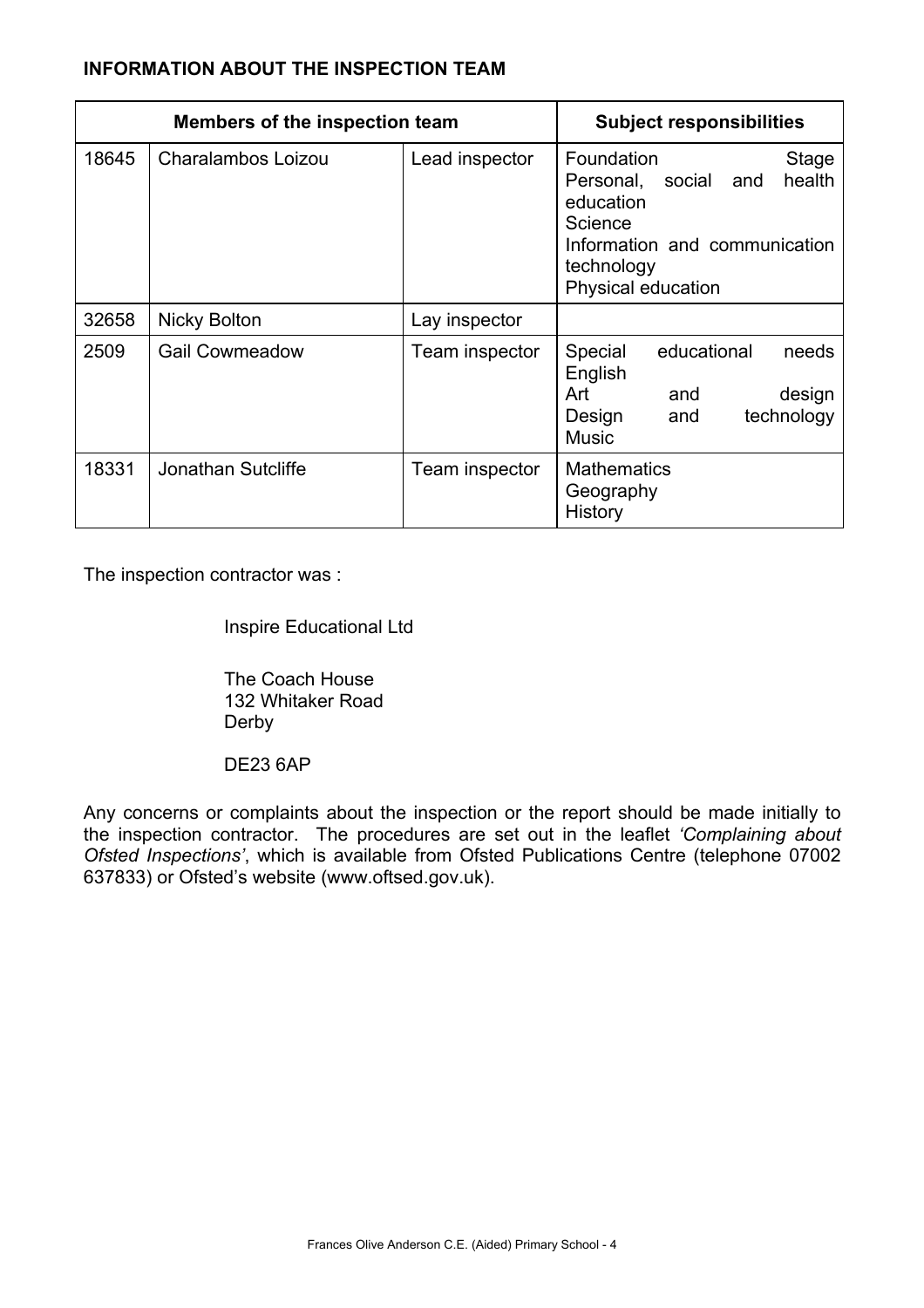# **REPORT CONTENTS**

|                                                                                                                                    | Page |
|------------------------------------------------------------------------------------------------------------------------------------|------|
| <b>PART A: SUMMARY OF THE REPORT</b>                                                                                               | 6    |
| <b>PART B: COMMENTARY ON THE MAIN INSPECTION FINDINGS</b>                                                                          |      |
| <b>STANDARDS ACHIEVED BY PUPILS</b>                                                                                                | 8    |
| Standards achieved in areas of learning and subjects                                                                               |      |
| Pupils' attitudes, values and other personal qualities                                                                             |      |
| <b>QUALITY OF EDUCATION PROVIDED BY THE SCHOOL</b>                                                                                 | 11   |
| Teaching and learning<br>The curriculum<br>Care, guidance and support<br>Partnership with parents, other schools and the community |      |
| <b>LEADERSHIP AND MANAGEMENT</b>                                                                                                   | 16   |
|                                                                                                                                    |      |
| PART C: THE QUALITY OF EDUCATION IN AREAS OF LEARNING AND<br><b>SUBJECTS</b>                                                       | 18   |
| AREAS OF LEARNING IN THE FOUNDATION STAGE                                                                                          |      |
| <b>SUBJECTS IN KEY STAGES 1 AND 2</b>                                                                                              |      |
|                                                                                                                                    |      |

**PART D: SUMMARY OF THE MAIN INSPECTION JUDGEMENTS 31**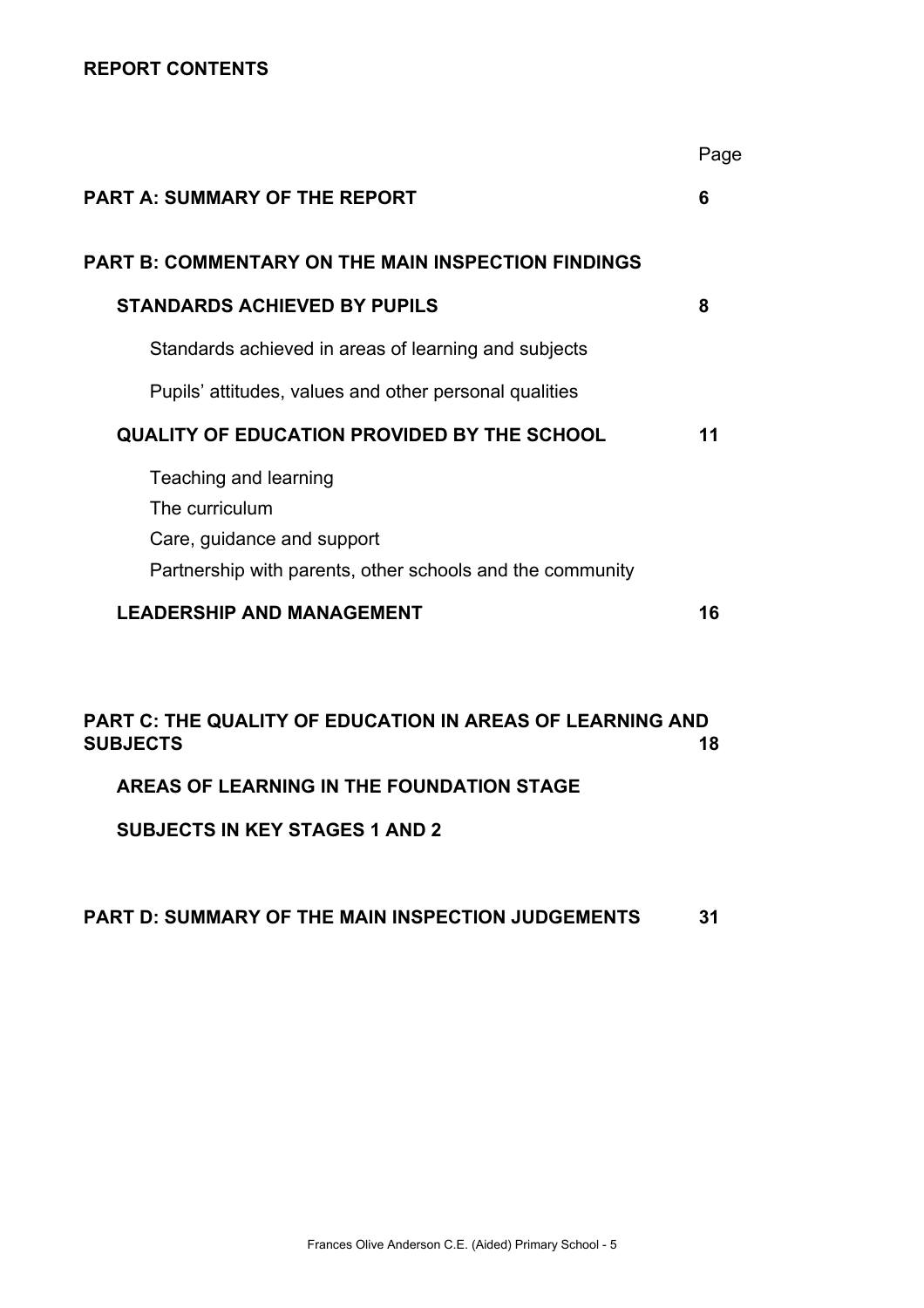# **PART A: SUMMARY OF THE REPORT**

# **OVERALL EVALUATION**

**The school provides a satisfactory education but has serious weaknesses.** Standards are currently below average in English and average in mathematics and science by Year 6. Although the teaching is satisfactory overall, standards and achievement are uneven across the school so there is some underachievement by the time the pupils leave the school. The interim headteacher has provided stability and satisfactory leadership this year but, overall, leadership and management are unsatisfactory. The school offers unsatisfactory value for money.

# **The school's main strengths and weaknesses are:**

- The school has lacked a substantive headteacher for some years with a resulting lack of consistent direction
- Standards have declined and achievement across the school is uneven
- Standards in writing are too low from Year 1 through to Year 6
- The children in the Reception year achieve well and make good progress because the teaching is good and the Foundation Stage is well managed
- Although the teaching is satisfactory overall, teachers are not challenging pupils of average ability enough, especially in mathematics where standards are not high enough by Year 6
- The personal development of the pupils is good and this is reflected in their good behaviour and attitudes as well as the very good attendance rates
- The school provides a good range of extra-curricular activities and pupils enjoy school

The school has made unsatisfactory progress since it was last inspected in 1999. The provision for children in the Foundation Stage has improved very well but the leadership and management of the school has been too unstable for the school to move forward and raise standards consistently.

| <b>Results in National</b><br>Curriculum tests at the end |      | similar schools |  |    |  |
|-----------------------------------------------------------|------|-----------------|--|----|--|
| of Year 6, compared with:                                 | 2002 | 2003<br>2004    |  |    |  |
| English                                                   |      |                 |  | F* |  |
| <b>Mathematics</b>                                        |      |                 |  |    |  |
| Science                                                   |      |                 |  | F* |  |

# **STANDARDS ACHIEVED**

*Key: A – well above average; B – above average; C – average; D – below average; E – well below average Similar schools are those whose pupils attained similarly at the end of Year 2.* 

**Achievement is satisfactory overall** but there is some underachievement in writing and mathematics where pupils of average ability make insufficient progress. The children in the Foundation Stage (Reception class) get off to a good start and achieve well because the teaching is consistently good. By the end of the Reception year standards are above average in communication, language and literacy, mathematics and other areas of learning. Standards are well above average in their personal, social and emotional development. Standards in the 2004 national tests for Year 2 were below average in reading and writing and above average in mathematics and science. When compared with similar schools standards were well below average in reading and writing. In English, national test results declined compared with previous years. Similarly, the Year 6 2004 test results declined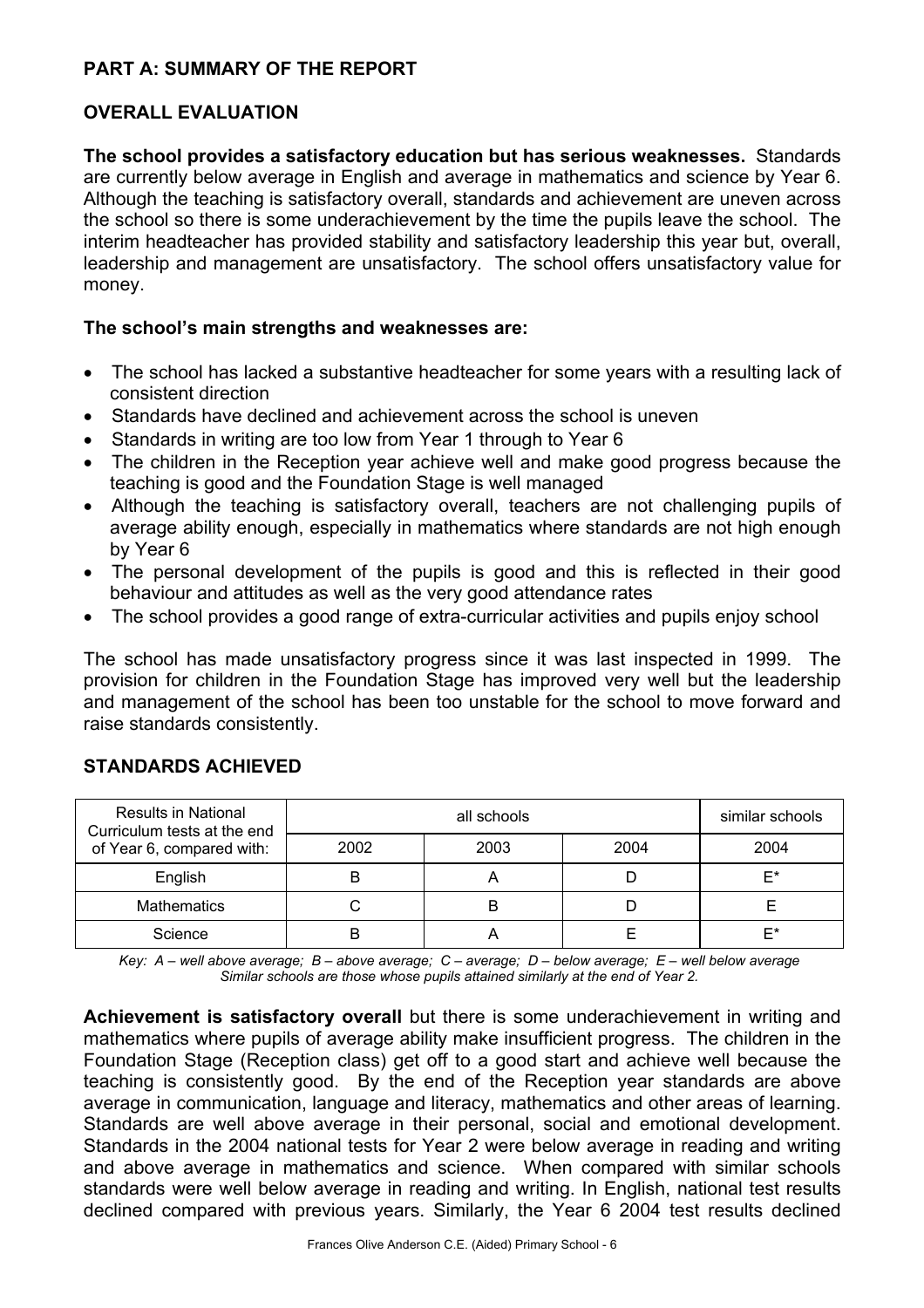compared with the previous year (see table above). Compared to similar schools results were well below average in mathematics and in the bottom five per cent of schools in English and science.

Currently, standards achieved by the pupils in Years 1 and 2 are average in English, mathematics and science but standards are not high enough. The standards achieved by the pupils in Years 3 to 6 are below average in English and average in mathematics and science but writing standards are not high enough. Though standards have improved in mathematics and science, pupils of average ability do not make enough progress in mathematics from Year 3 through to Year 6. There is good additional support for pupils with special educational needs and they make good progress as a result.

**The pupils' personal development, including their spiritual, moral, social and cultural development, is good.** They have positive attitudes to school and behaviour is good. Attendance is very good and punctuality is good.

# **QUALITY OF EDUCATION**

**The school provides a satisfactory education**. **The teaching is satisfactory** but it is inconsistent with too few lessons of good or better quality. The teaching in the Foundation Stage is consistently good. Although the teaching of English is satisfactory there is underachievement in writing where the pupils are not learning as well as they should. They do not have enough opportunities to write at length. The teachers are well supported by teaching assistants and are particularly successful in planning work for pupils with special educational needs. Assessment is satisfactory as it is beginning to meet the needs of more able pupils but those of average ability in mathematics are not always learning as well as they should. Information and communication technology (ICT) is increasingly being used to support both teaching and learning but the ICT room is too small for whole classes.

The school provides a satisfactory curriculum, enhanced by a good range of enrichment activities. The care and welfare of the pupils are good and they are offered good support and guidance. There are satisfactory links with parents and the community and good relationships with other schools.

# **LEADERSHIP AND MANAGEMENT**

The **leadership and management of the school are unsatisfactory** overall. The interim headteacher and staff have provided satisfactory leadership. This has brought about some stability and improved staff morale. However, standards remain too low in some key areas, despite the efforts of the staff to improve the quality of education, because of uneven achievement and teaching. The governance of the school is unsatisfactory. Governors have not been diligent enough in addressing the school's difficulties and in establishing a long-term strategy for the future development of the school.

# **PARENTS' AND PUPILS' VIEWS OF THE SCHOOL**

Most parents and pupils are satisfied with the school but a significant number of parents have lost confidence in the way the school has been managed and governed in recent years because of staffing difficulties. Parents are pleased that their children like school. They feel that the teachers expect their children to work hard. The pupils confirm that they enjoy school and feel that they are treated fairly. They particularly enjoy sport and music.

#### **IMPROVEMENTS NEEDED**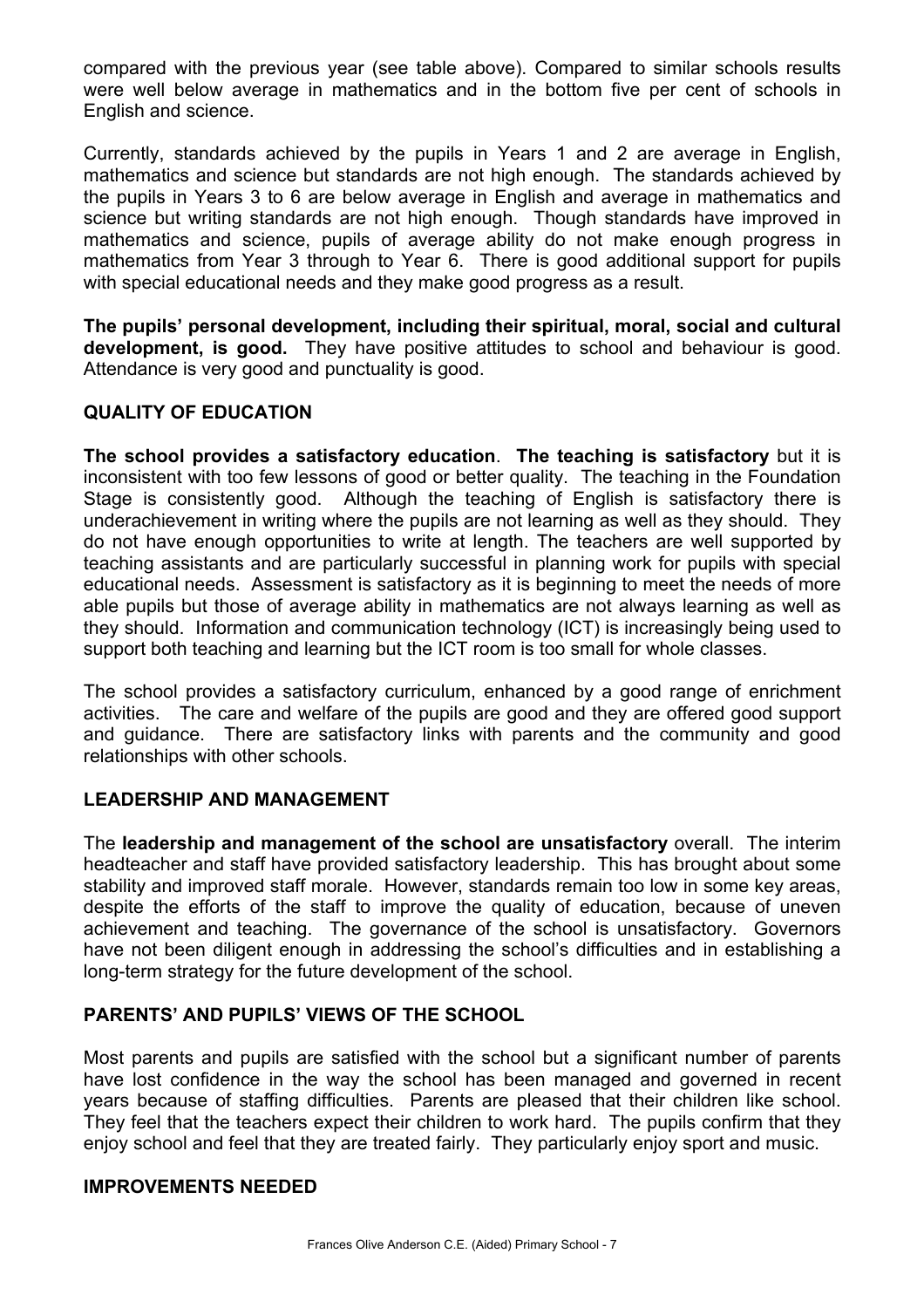The most important things the school should do are:

- improve leadership, management and governance in order to raise standards and restore parents' confidence in the school;
- improve the quality of teaching to ensure that all pupils achieve consistently well throughout the school in English, mathematics and science;
- improve writing standards from Year 1 onwards and provide more opportunities for the pupils to write at length.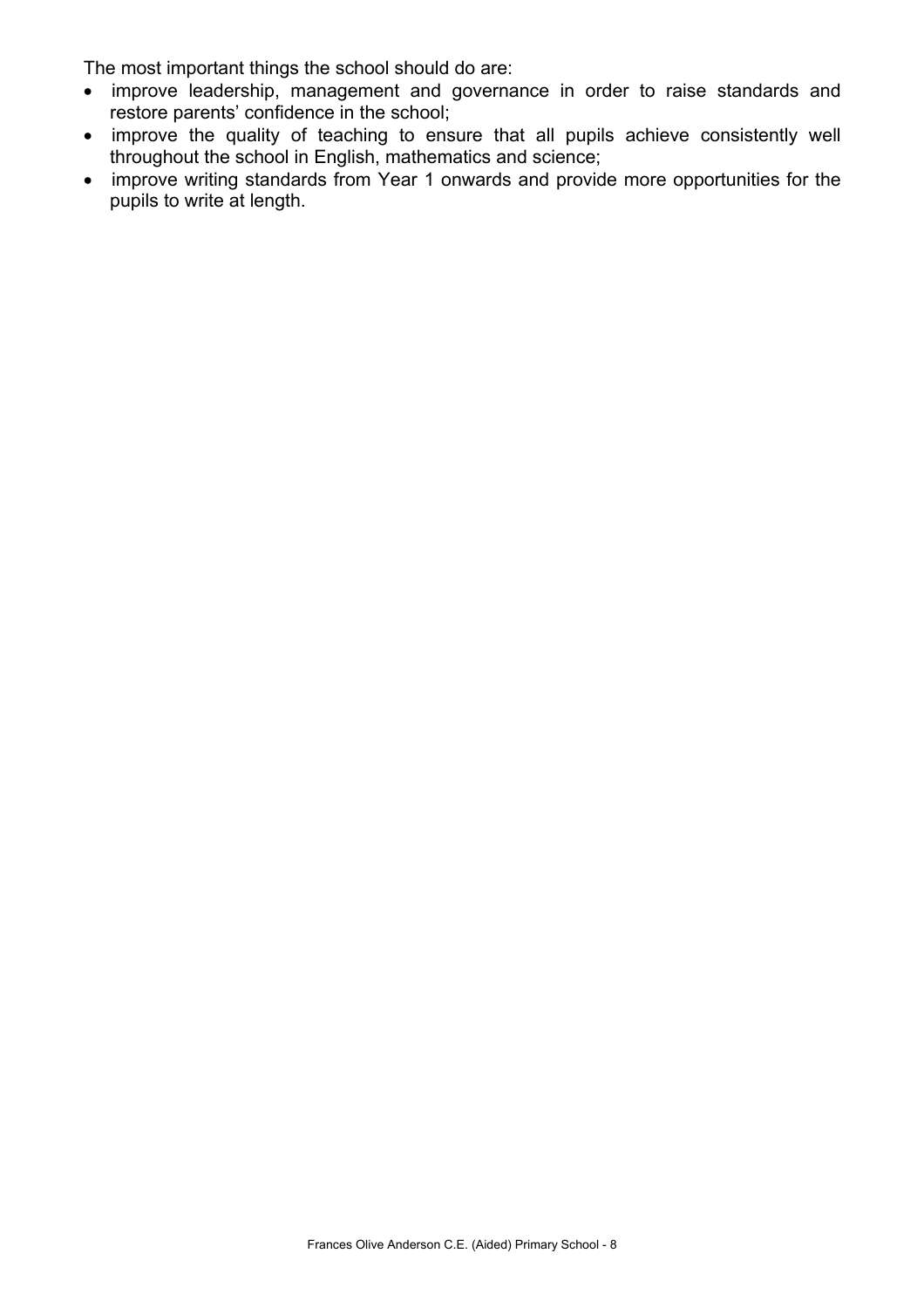# **PART B: COMMENTARY ON THE INSPECTION FINDINGS**

# **STANDARDS ACHIEVED BY PUPILS**

### **Standards achieved in areas of learning, subjects and courses**

Achievement is uneven across the school but is satisfactory overall. Standards in English are average by Year 2 and below average by Year 6. Standards are average in mathematics and science.

### **Main strengths and weaknesses**

- Standards have declined since the last inspection, especially in writing, where standards are too low
- Science standards show signs of improvement but pupils of average ability underachieve in mathematics in Years 3 to 6
- Children in the Reception year make good progress and achieve well in all areas of learning
- Pupils with special educational needs are well supported and make good progress

# **Commentary**

- 1. The children's attainment when they first join Reception is average, particularly in the area of language and mathematical development. The good teaching and curriculum mean that the children make good progress in all areas of learning. By the time they start Year 1, standards are well above average in personal, emotional and social development and above average in communication, language and literacy, mathematics and other areas of learning. The teacher's planning is good and ensures that all areas of the Foundation Stage curriculum are given sufficient coverage and that work is well matched to the children's level of ability and maturity.
- 2. The 2004 National Curriculum test results show that by the end of Year 2, pupils' attainment was below average in reading and writing and above average in mathematics and science. When compared with similar schools attainment was well below average in reading and writing and average in mathematics and science. The recent 2005 results show some improvement but too few pupils are achieving the higher levels in writing. An increased number of pupils obtained the higher Level 3 in mathematics. Over the last four years the rate of improvement in the school's average point scores (see the table below for Year 2) has been slower than the national trend.
- 3. The inspection indicates that standards are average in English, mathematics and science by Year 2 and, in relation to their attainment on entry, the pupils have made satisfactory progress. The teaching is mainly satisfactory with signs of improvement, especially for pupils with special educational needs and for more able pupils because they are being identified early using the school's tracking systems. However, some pupils of average ability underachieve because the school's target setting and teaching does not always meet their specific learning needs.

#### *Standards in national tests at the end of Year 2 – average point scores in 2004*

| Standards in: | School results | National results |
|---------------|----------------|------------------|
| Reading       | 15.5 (16.6)    | 15.8 (15.7)      |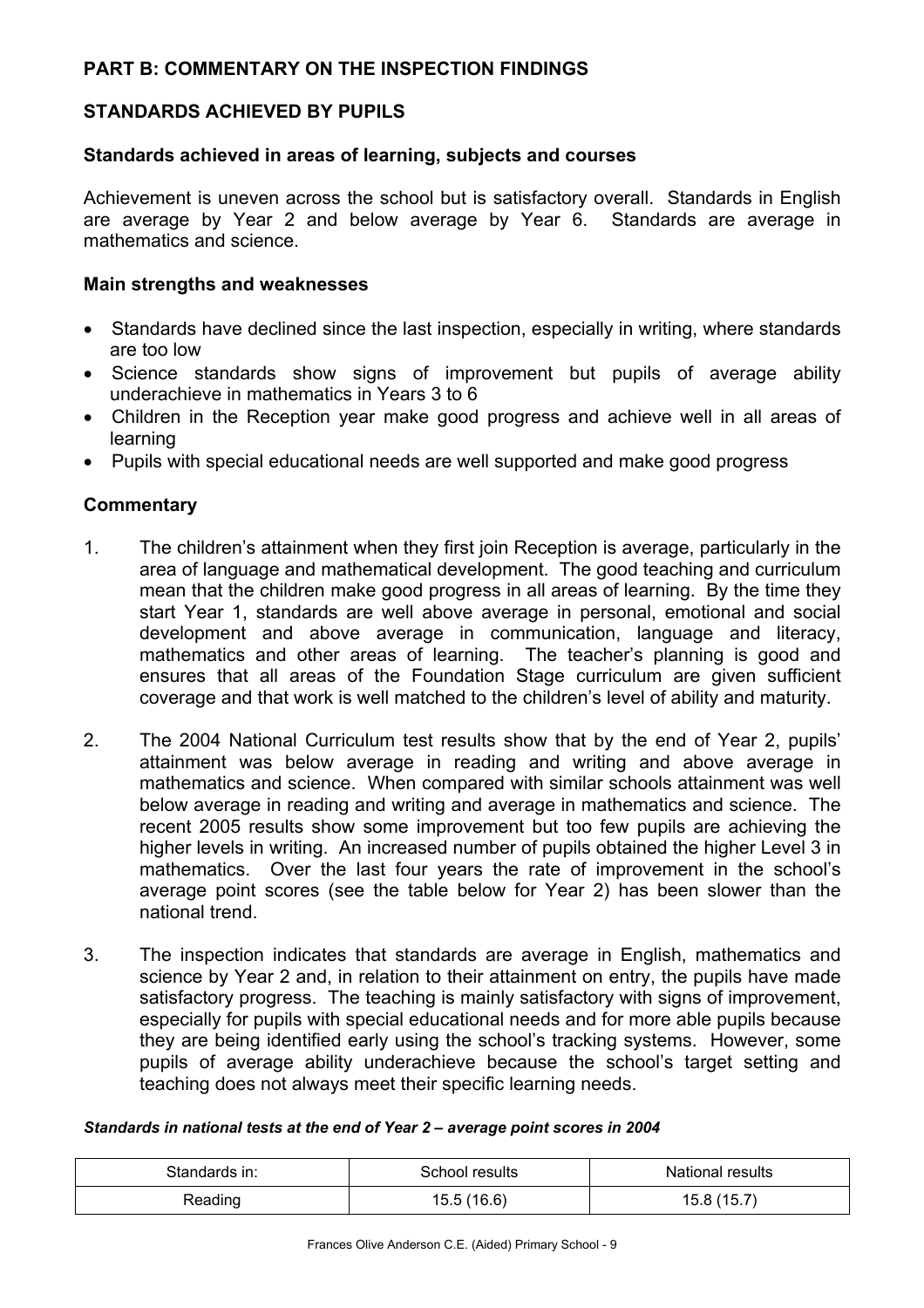| Writing            | 14.4 (16.8) | 14.6 (14.6) |
|--------------------|-------------|-------------|
| <b>Mathematics</b> | 16.9 (17.8) | 16.2 (16.3) |

*There were 26 pupils in the year group. Figures in brackets are for the previous year* 

4. In Year 6, the 2004 national test results were below average in English and mathematics and well below average in science. When compared with similar schools, the results in English and science were in the lowest five per cent of schools nationally and in mathematics they were well below average. This indicates some underachievement over time. The proportion achieving the higher Level 5 was well below average in English, mathematics and science and this indicates that more able pupils did not make enough progress. The results for 2004 were lower than in previous years and, over time, they have been declining when comparing the school's results with the national trend. The results for 2005 show signs of improvement as more pupils achieved the higher levels in mathematics and science compared with last year, but too few achieved these levels in English where there is significant underachievement in writing. National comparisons are not yet available for the 2005 results.

| Standards in: | School results | National results |
|---------------|----------------|------------------|
| English       | 26.0(28.5)     | 26.9 (26.8)      |
| Mathematics   | 26.4 (27.8)    | 27.0 (26.8)      |
| Science       | 27.2(30.0)     | 28.6 (28.6)      |

#### *Standards in national tests at the end of Year 6 – average point scores in 2004*

*There were 30 pupils in the year group. Figures in brackets are for the previous year* 

- 5. By the end of Year 6, standards are below average in English and average in mathematics and science. The school places a high priority on the pupils' literacy and numeracy skills and this has had some impact on reading and mathematics standards but writing standards remain too low. Although the teaching is mainly satisfactory, there are too few good lessons to have a sustained impact on standards across the school and this accounts for the uneven pattern of achievement. In the best lessons and where the teaching is consistently more challenging, the pupils write clearly and neatly. However, in many lessons the expectations set are too low so that work is sometimes presented untidily and handwriting is poor. In mathematics, there has been an increase in the proportion of pupils reaching the higher levels but too many pupils of average ability fall short of the standards expected for their age. Consequently, by Year 6, although standards are average, they should be higher. Standards in science are in line with those expected because the pupils are given practical investigations and experiments, so they develop the skills of scientific enquiry quite well. But some unsatisfactory teaching and uneven progress across classes in Years 3 to 6 lead to inconsistencies, which are reflected in the fluctuating national tests results from year to year.
- 6. Standards have been maintained in ICT and are in line with those expected of pupils at the end of Years 2 and 6, despite the unsatisfactory resources and accommodation for ICT. The individual resourcefulness of teachers has managed to maintain standards but the cramped conditions in the ICT suite do little to help and support the pupils, especially when whole classes are taught there. Standards in history are in line with what is expected. Although work was sampled in other subjects and only one physical education lesson was observed, standards are broadly in line with national expectations. In physical education, the pupils have good opportunities to excel in sports and games. The pupils achieve well in music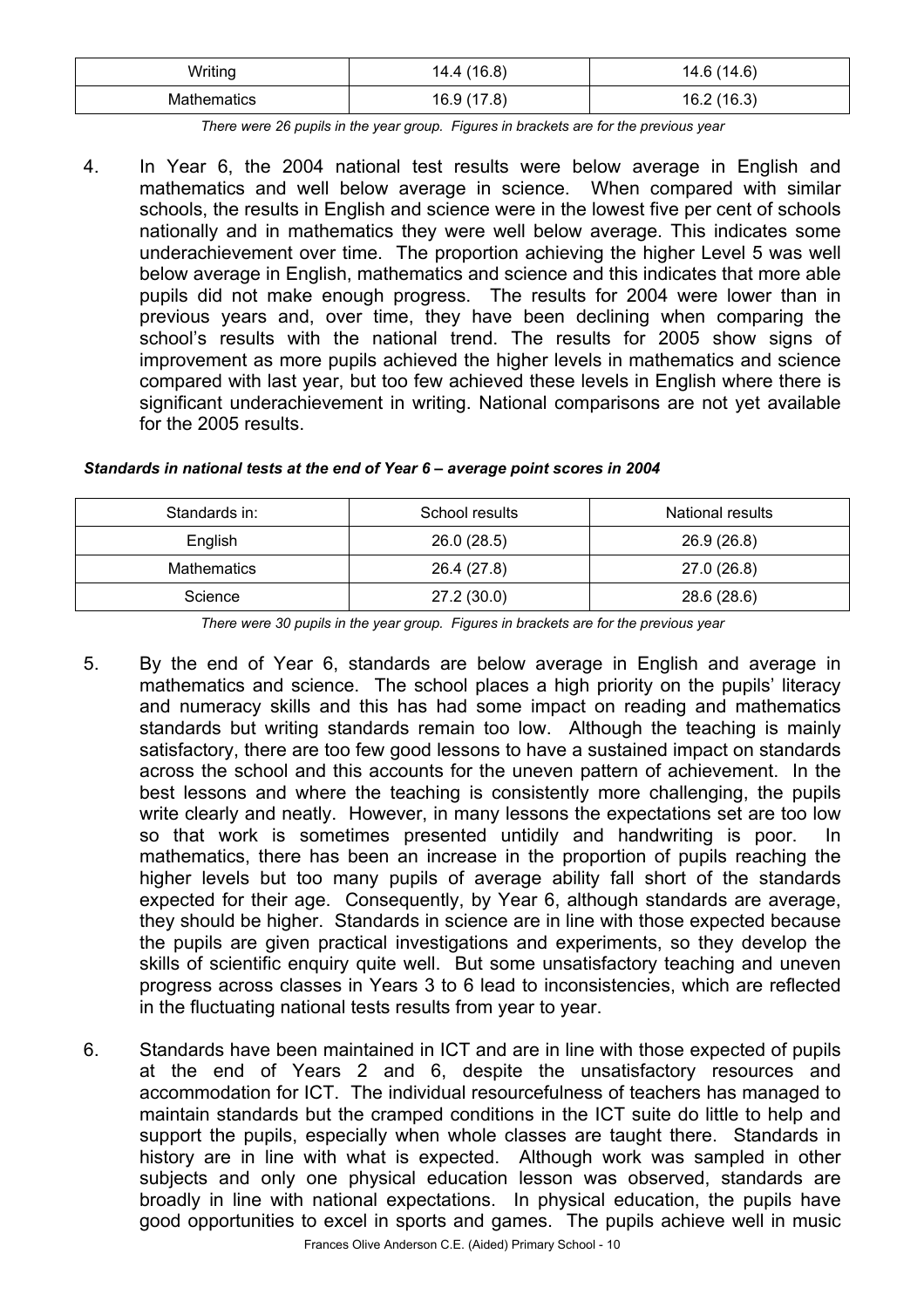because teachers, volunteers (including parents) and peripatetic staff are enthusiastic and employ a good range of instrumental and choral work to capture pupils' interest.

7. The achievement of pupils with special educational needs is good. They are identified early and good levels of support are provided. The pupils work diligently and make good progress from their different starting points because of the careful attention given to their individual needs. The school clearly identifies gifted and talented pupils and plans teaching that challenges them to achieve well.

# **Pupils' attitudes, values and other personal qualities**

The provision for the pupils' personal development, including their spiritual, moral, social and cultural development, is good. The children behave well and have positive attitudes towards their work.

### **Main strengths and weaknesses**

- Pupils enjoy school and this is reflected in the very good attendance rates
- The school successfully instils in pupils a sense of respect for themselves, others and their surroundings
- Pupils generally meet the school's high expectations of their behaviour

#### **Commentary**

- 8. The school works hard to provide well for the personal development of its pupils. Pupils support the wide range of extra-curricular clubs and activities enthusiastically. Good use is made of visits and visitors and these provide pupils with opportunities to develop socially as well as enrich their understanding of their own and other cultures. Pupils remember with enthusiasm a visit by Morris dancers and an African dance workshop, for example. Pupils in Year 4, who are learning about Hinduism in religious education lessons, have formed links with pupils at a Hindu school in Watford and correspond regularly with their new pen pals. Assemblies, religious education lessons and the use of 'circle time' stimulate the pupils' spiritual development. In a Year 1 lesson, for example, pupils were given the opportunity to explore their own emotions and to try to understand those of their classmates. Pupils look after each other well and have a strong sense of the responsibilities of living in a community. Year 6 pupils have devised and operate an incentive scheme to encourage everyone to bring fruit to school in their lunchboxes, and the school council has decided to set up a new system of 'friendship buddies' at play times.
- 9. The good provision for the personal development of pupils means that they are keen to come to school and behave well when they are there. They are enthusiastic and work well in lessons. The occasional lapses from the generally good standards of behaviour in the classroom happen where teaching is weaker or the pace has slackened. Teachers have high expectations of pupils' behaviour and are consistent in the way they apply rules, with the result that pupils have a clear sense of what is expected of them and of the difference between right and wrong. Play times are well supervised by a team of mid-day supervisors who between them have many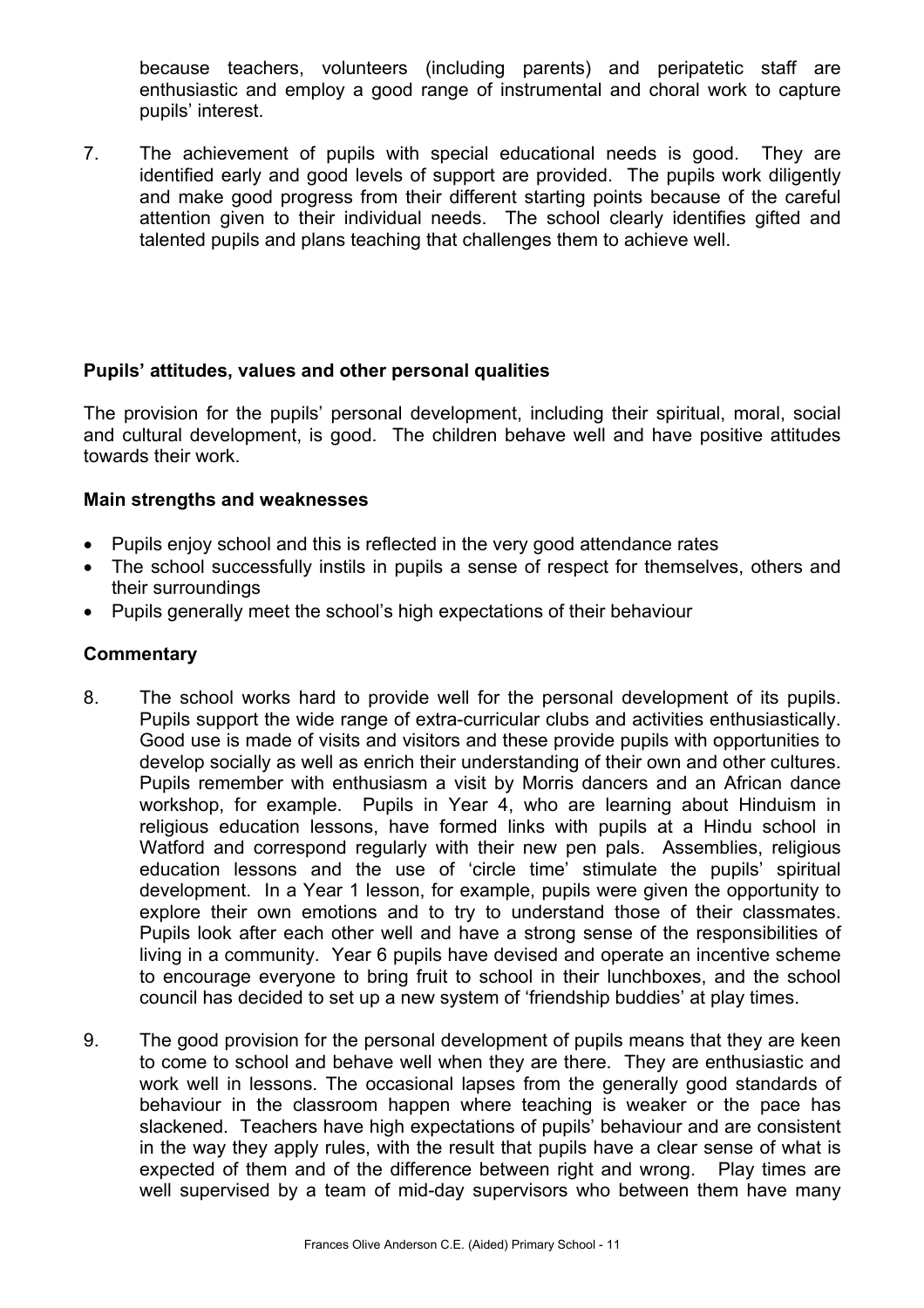years experience at the school and provide welcome stability. The children play well together and any problems in the playground are dealt with quickly and effectively.

10. A children's charter displayed prominently throughout the school buildings emphasises the importance of respect for others. This respect is evident in the way pupils listen attentively to others, and it contributes to their growing self-esteem and confidence. At the start of a Year 5 English lesson, for example, a pupil was allowed time to describe in depth a wedding she attended recently. Her contribution was clearly valued by the class teacher and by fellow pupils.

#### **Attendance**

#### *Attendance in the latest complete reporting year (%)*

| Authorised absence |  | Unauthorised absence |     |
|--------------------|--|----------------------|-----|
| School data        |  | School data          |     |
| National data      |  | National data        | 0.4 |

*The table gives the percentage of half days (sessions) missed through absence for the latest complete reporting year.*

#### **Exclusions**

There was one temporary exclusion last year.

#### *Ethnic background of pupils Exclusions in the last school year*

#### Categories used in the Annual School Census No of pupils on roll Number of fixed period exclusions Number of permanent exclusions White – British 157 1 0 Black or Black British – African 2 0 0

Any other ethnic group 2 0 0

*The table gives the number of exclusions, which may be different from the number of pupils excluded.*

# **QUALITY OF EDUCATION PROVIDED BY THE SCHOOL**

The school provides a satisfactory quality of education. Teaching, learning and the curriculum are satisfactory and there are good arrangements for securing the care, welfare, health and safety of the pupils. Links with parents and the local community are satisfactory and those with other schools are good.

# **Teaching and learning**

The quality of teaching and learning is satisfactory and procedures for assessing the pupils' attainment are satisfactory.

#### **Main strengths and weaknesses**

- The teaching and provision for children in the Foundation Stage (Reception class) are good and so the children make good progress in all areas of learning
- The teaching of writing is unsatisfactory from Year 1 through to Year 6 with the consequence that pupils underachieve in writing
- The teaching and support for pupils with special educational needs is good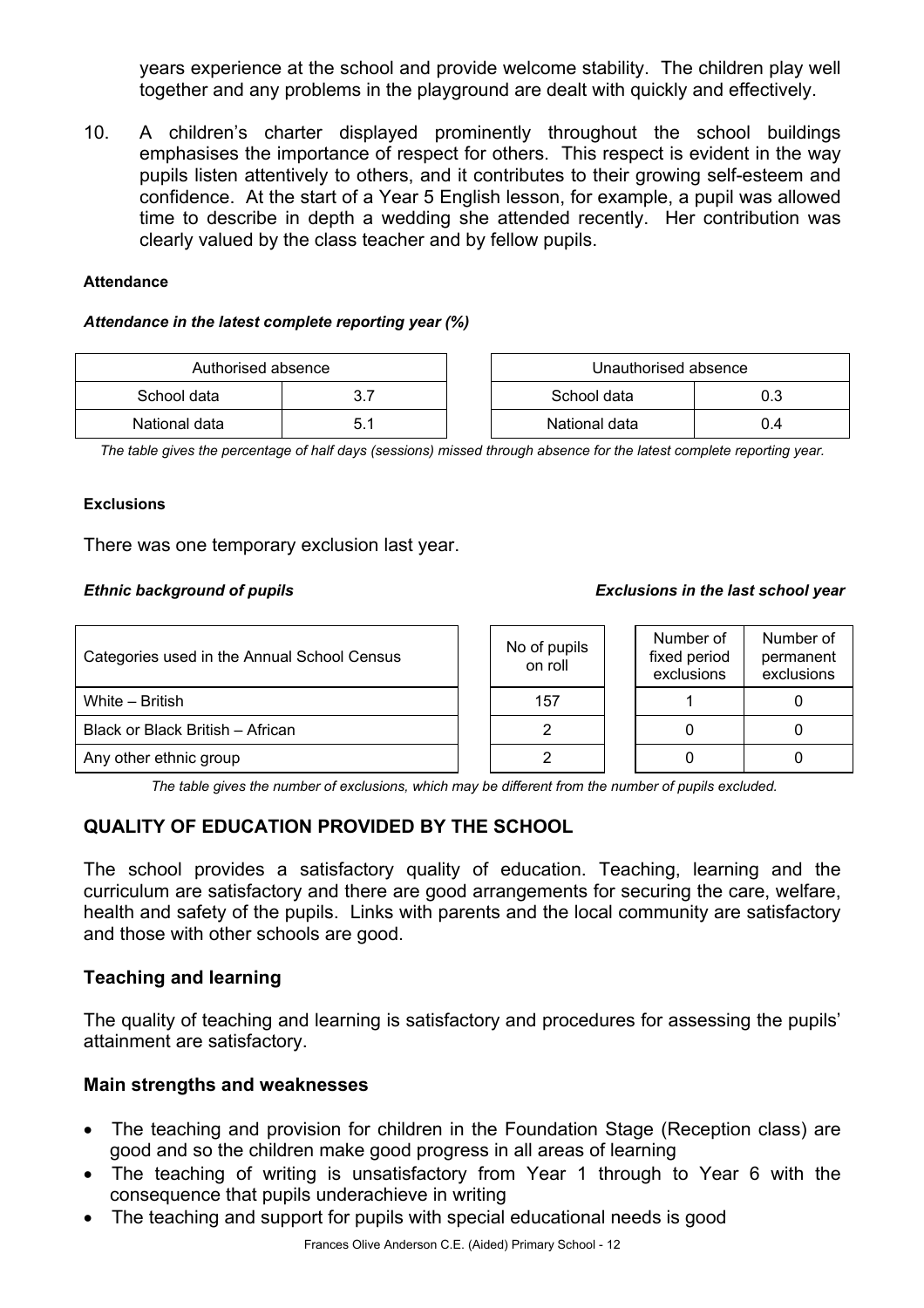• Although the teaching of mathematics is satisfactory, pupils of average ability are not being provided with enough challenge to enable all of them to reach the levels expected for their age

# **Commentary**

11. Overall, the quality of teaching is satisfactory but it is uneven across the school because of staff absence and the fact that the school has not had a substantive headteacher for some time. Monitoring has only been established this year under the leadership of the interim headteacher and this has had an impact on the pupils' achievement and progress in some key areas of the curriculum. However, the pupils are not making enough progress in writing in particular and the recently established assessment procedures have not had time to affect how well teachers plan and assess the pupils' progress. The quality of teaching has declined since the last inspection partly as a result of the school's staffing difficulties.

### *Summary of teaching observed during the inspection in 37 lessons*

| Excellent | Very good | Good     | Satisfactory | Unsatisfactory | Poor | Very Poor |
|-----------|-----------|----------|--------------|----------------|------|-----------|
|           | 3(8%)     | 13 (35%) | 19 (51%)     | 2(5%)          |      |           |

*The table gives the number of lessons observed in each of the seven categories used to make judgements about lessons; figures in brackets show percentages where 30 or more lessons are seen.* 

- 12. The children in the Foundation Stage achieve well because of the consistent good quality of teaching. The teacher and teaching assistants work as an effective team due to the good well managed provision for Reception children. All members of staff know the children really well because of their detailed and systematic assessments of the children. Communication with parents is good. The well organised and effective planning ensures that every child works at a level that matches his or her age and ability. The teaching is particularly effective at providing each child with stimulating tasks that will enable them to improve in all areas of learning, particularly in early language and literacy. There has been very good progress since the last inspection in the teaching of children in the Foundation Stage.
- 13. The teaching in Years 1 and 2 is satisfactory and during the inspection one third was found to be good, particularly in Year 2. Recent stability in staffing and monitoring by the headteacher and senior staff has led to a consistent approach to planning and assessment. However, these measures have not had time to take full effect so there is still some underachievement by a few pupils, particularly those of average ability. The basic skills of literacy and numeracy are taught quite well but the pupils are not making enough progress in writing, especially independent and extended forms of writing. This is because teachers do not always expect pupils to write accurately, and this lack of consistency leads to some untidy and often inaccurate handwriting and spelling. Lessons in English and mathematics follow national guidance and the pupils apply the language and numeracy skills well in other subjects such as science and history. The teaching of information and communication technology, although satisfactory, is affected by the lack of space and some unsatisfactory resources in the computer room. However, the interim headteacher has brought some stability to the teaching in both Year 1 and Year 2 and regular monitoring is starting to bring about consistency in teaching and learning. This is evident in the science work seen where there are good opportunities for the pupils to plan investigations and make predictions.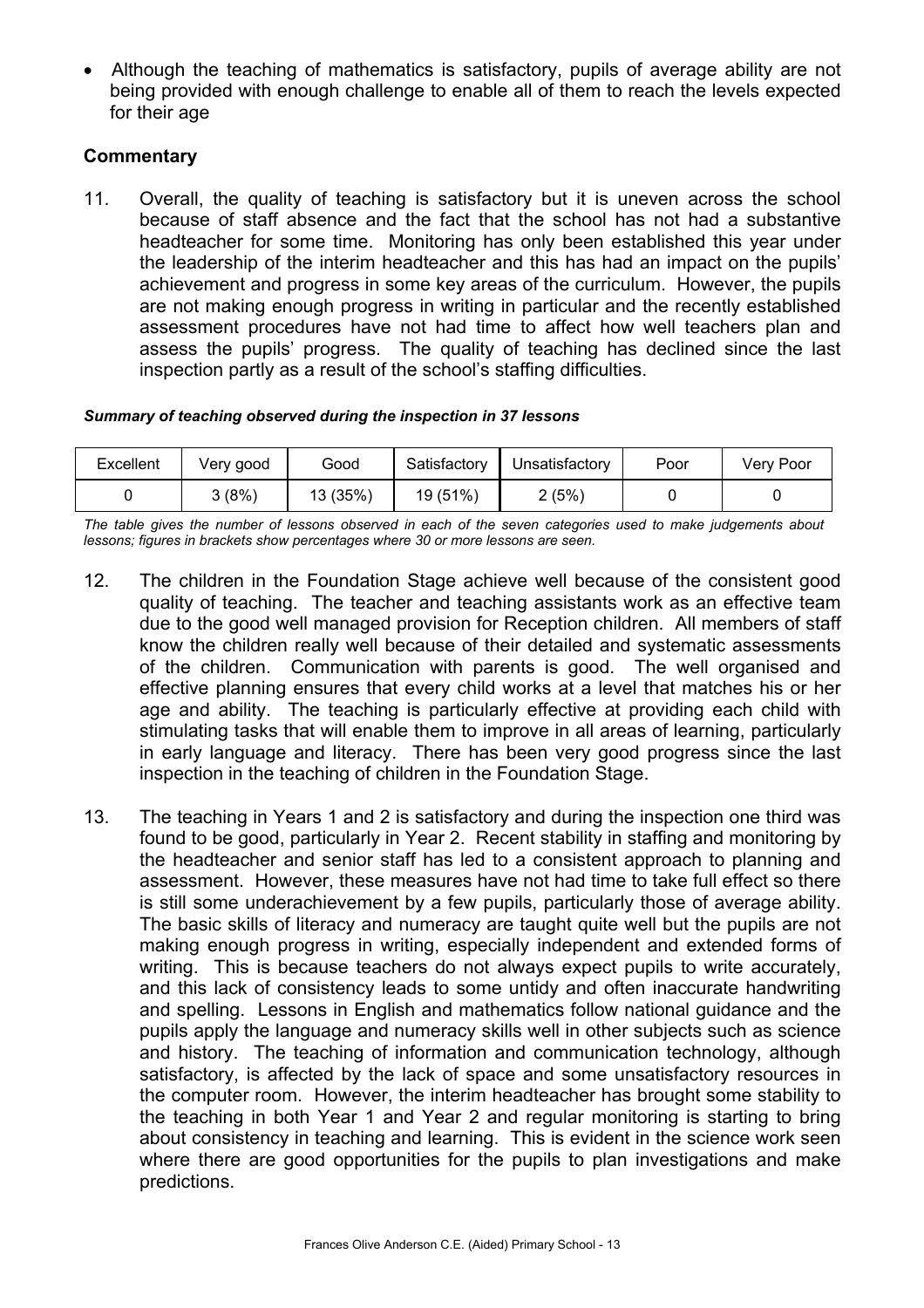- 14. In Years 3 to 6 the teaching is satisfactory overall but several key aspects of it are unsatisfactory and some unsatisfactory teaching was also observed. This part of the school has been affected by staff absence and the interim headteacher has managed to maintain some level of stability despite this. The unsatisfactory teaching seen was unchallenging and led to some unsatisfactory behaviour or lack of attention from the pupils. From the evidence of work in pupils' books, there are inconsistencies in the way teachers expect the pupils to present their work, for example, in mathematics some of the workbooks are untidy and poorly presented. The pupils underachieve in writing because there are too few opportunities provided for them to write at length and a tendency in some classes to use worksheets too often which inhibit opportunities for independent and extended writing. In mathematics, the pupils of average ability are not always being challenged enough so the work provided repeats what they already know. Just under one-third of the teaching seen was good because the pace of the lessons was more brisk and pupils were engaged in their learning right from the start. Most lessons are well managed and lead to good behaviour. In the best lessons the challenge and variety of tasks makes learning interesting and fun for the pupils. In Year 4 for example, the English lesson seen was motivational and fast paced and led to the pupils having a clear understanding of the differences between discursive and persuasive writing and texts. In most mathematics lessons, mental and oral skills are well developed at the beginning of lessons but most of the lessons observed did not challenge some pupils of average ability enough for them to reach the standards they are capable of. The teaching is usually practical and teachers' planning draws in skills from different subjects to make topics interesting. For example, the work on fairground rides combines science skills with those seen in design and technology and art and design. In science, there are good opportunities provided for the pupils to plan and predict outcomes and to choose the most appropriate resources. Information and communication technology is planned into a range of subjects but the main computer room used is too small, especially for older pupils and particularly when whole classes are taught there.
- 15. Pupils with special educational needs are usually taught as part of a class. Teachers plan lessons carefully taking account of what different pupils can already do. They are supported by well trained teaching assistants who are skilful in helping pupils with special educational needs to participate fully within class and to succeed in their learning. This has a positive effect on their personal development. Their individual education plans are well crafted and staff make good use of them to plan lessons with the right amount of challenge and support. Their attainment is carefully assessed and recorded to contribute to the regular reviews of their progress.

# **The curriculum**

The school provides a satisfactory curriculum that is enriched by a good range of extracurricular activities. Accommodation and resources are satisfactory overall.

# **Main strengths and weaknesses**

- The curriculum for children in the Foundation Stage is good
- Support for pupils with special educational needs is good
- There are a good range of opportunities, including after school clubs, to enrich the pupils' experiences
- Not enough opportunities are given for pupils to focus on and develop pieces of extended writing in the foundation subjects (subjects other than English, mathematics and science)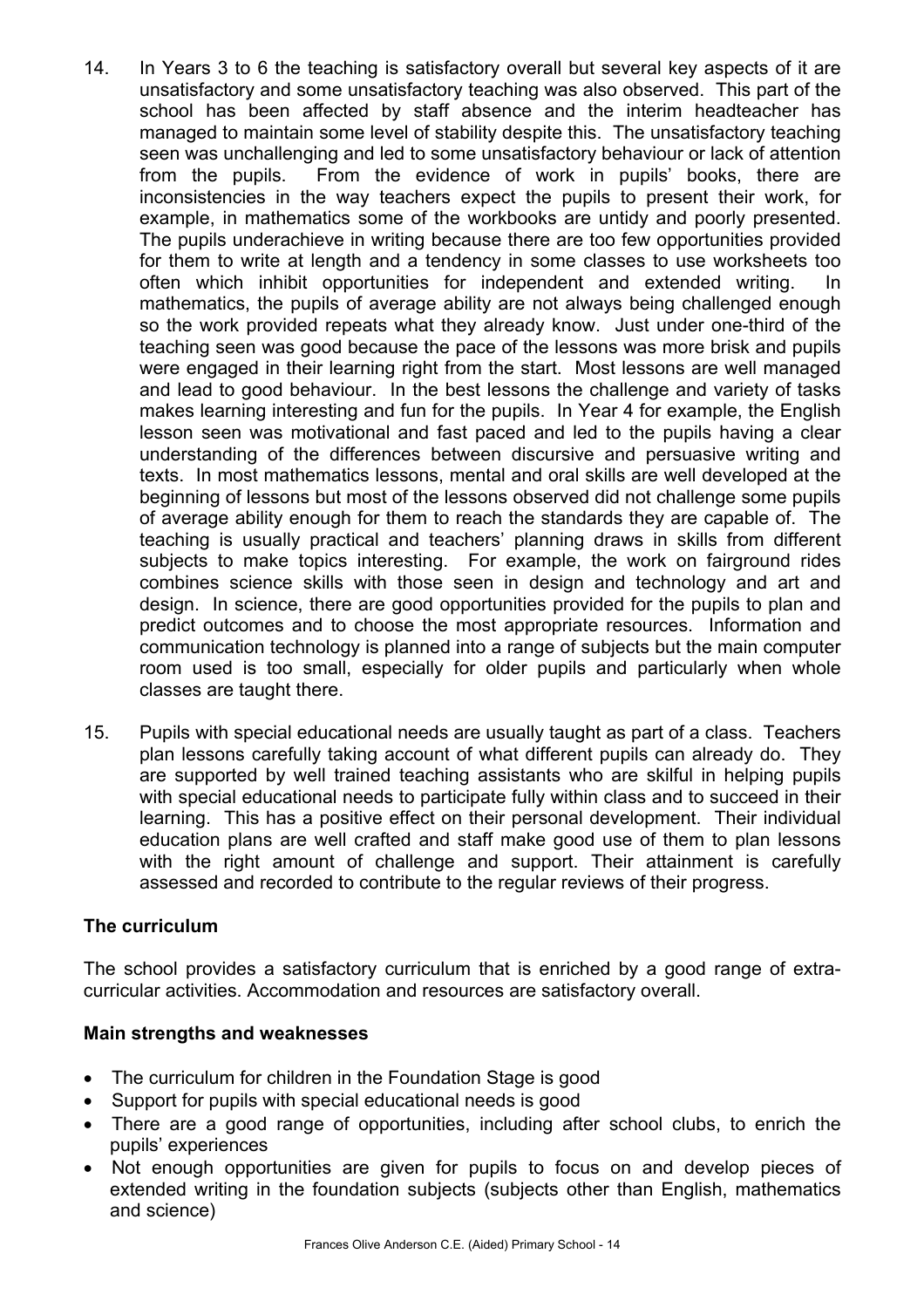# **Commentary**

- 16. The school values the contributions of all pupils regardless of background and ability. The provision for pupils with special educational needs is good. They have access to the whole curriculum and take part in all activities. The school works hard to integrate a small number of pupils with very particular needs who make satisfactory progress because the arrangements for teaching them are good. The systems for planning the pupils' work and monitoring progress are clear, so there is good practice across the school. Individual education plans set out appropriate targets in literacy and mathematics and teachers plan work that is effectively related to these so that pupils achieve as well as they are able.
- 17. The school has adopted national guidelines to provide a curriculum that meets all the statutory requirements. The curriculum for the children in the Foundation Stage is good. It meets the children's needs well and helps them make good progress. The emphasis on personal and social development helps the children become confident and well-motivated learners and this has a positive effect on their achievement. At the time of the last inspection there were weaknesses in the provision of the curriculum in the Foundation Stage and these have been addressed fully. The curriculum in Years 1 to 6 is satisfactory and has some strengths in music and physical education. In some classes, however, the emphasis on literacy and numeracy has led to an imbalance in the timetabling of the curriculum with opportunities missed by teachers to give more focus to the foundation subjects. Too little attention is given to planning for progression in these subjects as the pupils move through the school. This limits the opportunities for the pupils to develop their knowledge, skills and understanding and there is little of the pupils' previous work upon which to make judgements about standards. Although cross-curricular links are now being planned there are too few opportunities for pupils to develop extended pieces of writing, particularly in history and geography.
- 18. The needs of all pupils are met through sound quality personal, social and health education. Sex and relationships and drug issues are addressed appropriately and taught through the science and citizenship programmes. The pupils are well prepared to move on to their next phase of education. There is good transition between the school and the feeder secondary schools and special "taster" sessions such as a design and technology day help promote this liaison.
- 19. Visits and extra-curricular activities provide good opportunities for curriculum enrichment. The pupils have opportunities to play a variety of competitive sports and join after school clubs including keep-fit, computers, musical groups, French, and cookery. Good use is made of visits to local museums and places of interest such as Lincoln Cathedral and Gainsborough House. Special themed weeks, visiting history workshops and visits from local theatre groups all add interest to the curriculum and enrich pupils' learning. Of particular note is the school's participation in local arts programme where local schools combine to promote sculpture, music and art and design. Older pupils have an opportunity to take part in a residential visit each year.
- 20. There are sufficient teachers and support staff to meet the needs of the curriculum. Resources are generally satisfactory although the range and quality of books in the library are inadequate. The school's accommodation is satisfactory: the building is well maintained and used well to support teaching and learning. However, the very warm and cramped computer suite affects the progress of many pupils in information and communication technology.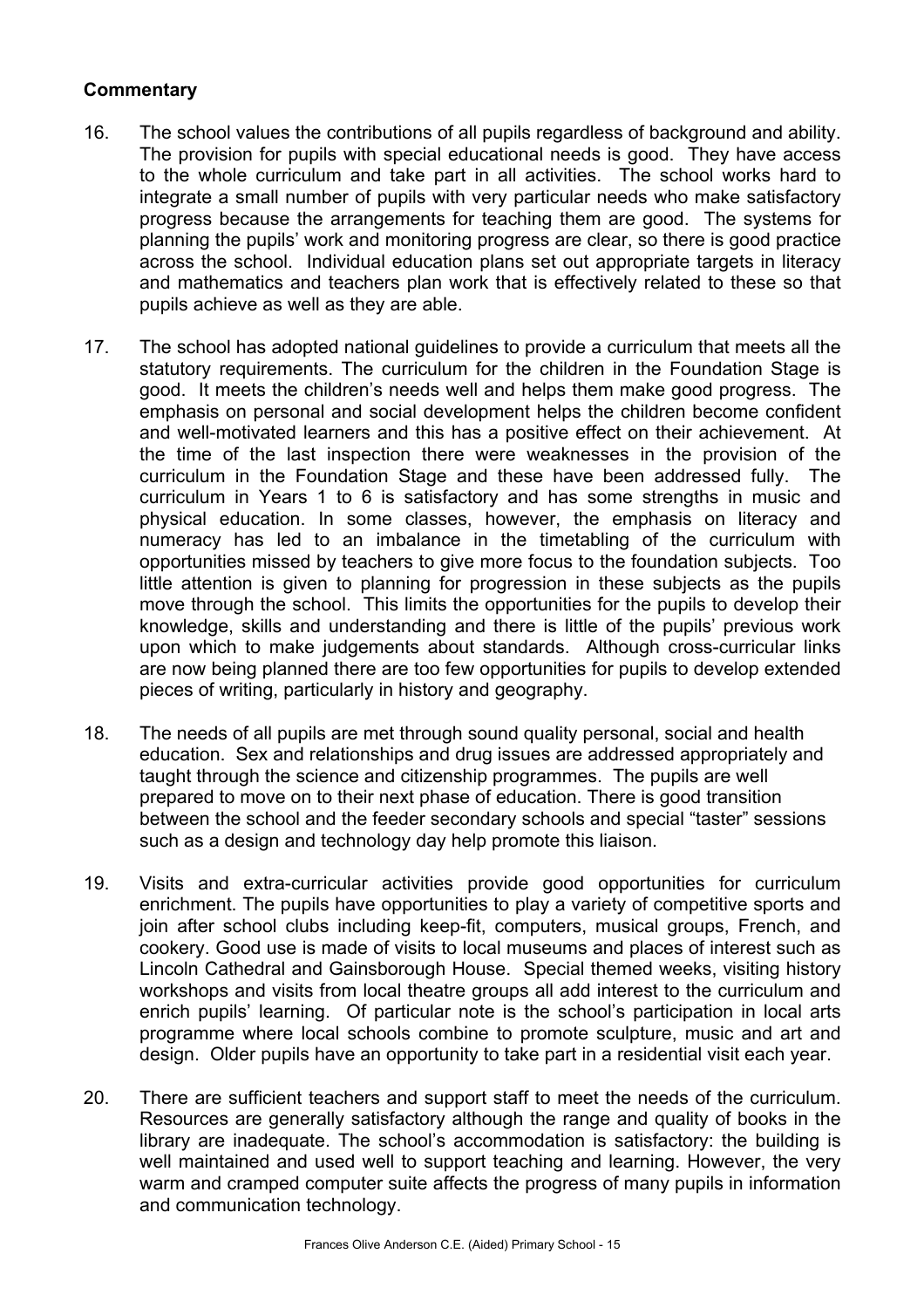# **Care, guidance and support**

Pupils are well cared for in this school. Adults know the pupils well, which means they are able to provide them with good levels of support and guidance. Pupils are involved in decision-making through the school council.

# **Main strengths and weaknesses**

- Pupils throughout the school are well-looked after, particularly in the Foundation Stage where levels of care are very good
- All adults at the school provide good support for pupils' personal development

# **Commentary**

- 21. The school's caring ethos is evident in all aspects of its work. Health and safety, first aid and child protection procedures are all good. The focus on the security of pupils and the school site is also good. Relationships throughout the school are well developed and pupils feel confident they have an adult they could turn to if necessary. At playtimes and lunchtimes, pupils are supportive of each other and are looked after by an experienced team of teachers, support staff and supervisors who clearly know the pupils well. Personal, social and health education lessons provide good opportunities for teachers to monitor and support personal development. The caring aspects of the school's provision mean that pupils are able to flourish in an environment in which they feel safe and secure.
- 22. Pupils' personal development has benefited from opportunities to take the initiative in managing aspects of their school environment through the school council. The council has had a positive impact on school life by choosing new playground equipment, for example, and making improvements to playtime rules and procedures. The pupils have also raised impressive sums of money themselves to spend on new toys and games, for example, through a sponsored skipping event. School council representatives have a good understanding of their budget, how much they have spent and what they have spent it on. Older pupils could now take responsibility for the school council agendas and minutes. The school could also extend the influence of pupils further by conducting regular questionnaires.

# **Partnership with parents, other schools and the community**

There are some strengths in the relationship between the school and parents, but links overall are only satisfactory because of widespread parent concern about the management and governance of the school since the previous inspection. Links with other schools are good, while those with the wider community are satisfactory.

# **Main strengths and weaknesses**

- Many parents have lost confidence in the way the school has been managed since the previous inspection, and in the governors in particular
- Parents are generally appreciative of the quality of the education and, in spite of these concerns about management and governance, are supportive of the school
- The school does well to provide parents with information about their children's progress and to help them contribute to their children's learning at home
- Pupils benefit from strong links with other schools in areas such as the arts, sport and technology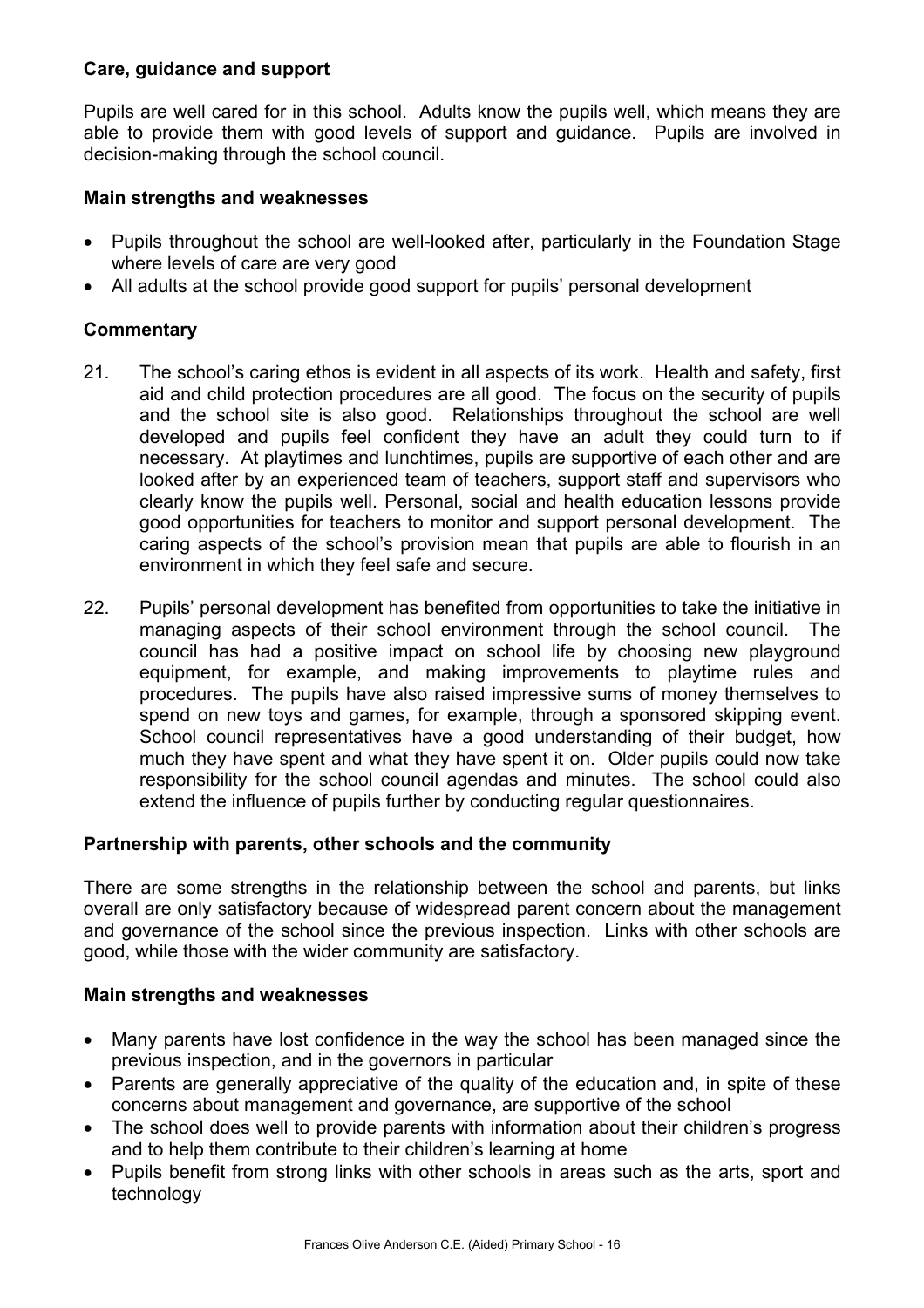# **Commentary**

- 23. It is clear that many parents have lost confidence in the ability of the school's governors to manage the school effectively. In fact, more parents are critical of the leadership and management of the school than feel able to support it, according to the pre-inspection parent questionnaire. Parents have particular reservations about how the governing body has dealt with staff turnover and appointments and the way it has communicated with parents during a time of uncertainty and instability. However, despite these concerns, parents are generally supportive of the school, and are pleased with their children's progress. This support is evident in the active Parent Teacher Association, which, in addition to raising considerable sums of money, contributes to the social life of the school community. Parents are also willing helpers in the school and on trips, and support the school's homework policy. Consultation evenings are very well attended and parents ensure that attendance rates at the school remain well above average.
- 24. The school, in turn, works hard to involve parents in their children's learning. Parents are offered three parent consultation evenings a year, in addition to a oneto-one meeting with teachers at the start of each school year to discuss the curriculum. Information sheets on aspects of the curriculum are also provided, as well as regular newsletters. Annual reports give parents a good understanding of their child's progress and achievements, with clear targets for improvement.
- 25. Parents of pupils with special educational needs are regularly informed about the achievements of their children in relation to the targets in their individual education plans. They are encouraged to be fully involved in helping their children to learn and information passes between home and school on a daily basis where appropriate.
- 26. Links with the community are satisfactory, involving the church, the elderly and local events such as an arts festival. The school has strong relationships with other schools in the area, both primary and secondary schools. Pupils attend art and design activities and technology days at local secondary schools for example. They also take part in a wide range of sporting fixtures and activities with other schools.

# **LEADERSHIP AND MANAGEMENT**

The leadership and management of the school are unsatisfactory overall. The leadership of the interim headteacher is satisfactory and the governance of the school is unsatisfactory. The leadership of other key staff is satisfactory.

# **Main strengths and weaknesses**

- The lack of a substantive headteacher for a number of vears since the last inspection has had a negative effect on the school which has lacked consistent direction and leadership for too long
- The interim headteacher and senior teachers have recently brought stability and consistency, which is beginning to have an impact on the teaching and on standards
- The governors have not been diligent enough, despite staffing difficulties, to secure stability for the school and parents have lost confidence in the leadership and management of the school as a result
- The provision for children in the Foundation Stage and for pupils across the school with special educational needs are well managed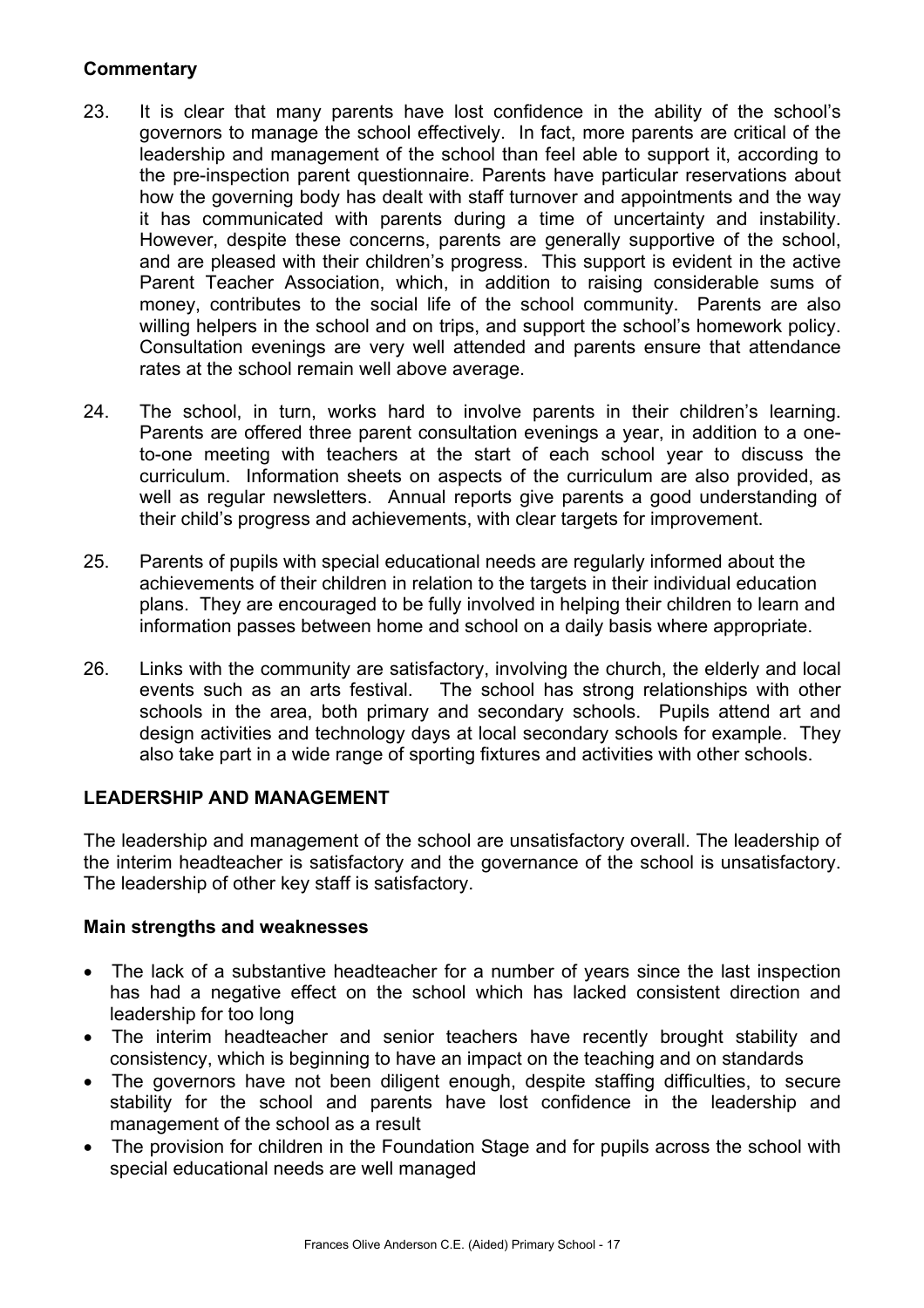# **Commentary**

- 27. Since the last inspection the school has lacked direction because there has been a high turnover of temporary headteachers. It has taken too long to secure a permanent appointment of a headteacher and, although some of the reasons for this are not entirely the fault of governors, their lack of monitoring and checking has led to concerns raised by parents about the future management of the school. The decline in standards and the inconsistencies evident in the quality of teaching in parts of the school mean that the management of the school is also unsatisfactory.
- 28. The current interim headteacher, appointed by the local authority, has brought stability and more rigour to the work of the school. She has a clear sense of purpose and works closely with teachers, support staff and the Local Education Authority to improve the quality of education. During a very difficult period, which has seen the number of pupils on roll diminish and staffing instability, she has provided the school with direction and stability. This has enabled the quality of teaching and learning to improve and standards to show some signs of improvement as a result. However, there remains some underachievement, which the recent measures adopted by the headteacher and staff have not had time to address. Improvements have been made to the procedures for assessing the pupils' work and in monitoring their progress but there remain some inconsistencies in the quality of teaching, particularly in Years 3 to 6.
- 29. The disruption to staffing has resulted in changes to the organisation of classes. Good communication between teachers ensures that the needs of most pupils are met but teachers' planning does not always take account of the needs of the pupils, particularly those of average ability. The school has successfully targeted more able pupils and those with special educational needs and this is having an immediate impact on standards. However, the management of the school has yet to establish clear and systematic procedures to monitor pupils' work and this has led to lapses in the performance of some pupils. This is most evident in the inconsistent standards seen in writing across the school where standards remain too low. The provision for children in the Foundation Stage is well managed by the senior teacher who also teaches the Reception class. Consequently, Reception children do well and make good progress.
- 30. Curriculum planning is being monitored by curriculum co-ordinators and this has led to greater consistency and progression across the school. Subjects are managed satisfactorily but there are not enough checks to ensure that all pupils make enough progress. The assessment co-ordinator and a class teacher record assessment data to help teachers track the performance of their pupils from year to year. This system was introduced this year but is not yet well established to have an impact on sustaining a rise in standards.
- 31. The management of the provision for pupils with special educational needs is good. The special educational needs co-ordinator supports teachers well and works with the headteacher to ensure support assistants are placed where they may be most effective. Systems for keeping and updating paperwork are well organised and readily accessible. The school makes good use of outside agencies such as the behaviour and health support services to the direct benefit of the pupils. Governors oversee this important aspect of school life conscientiously and are well informed about the arrangements and teaching in school for meeting the needs of these pupils.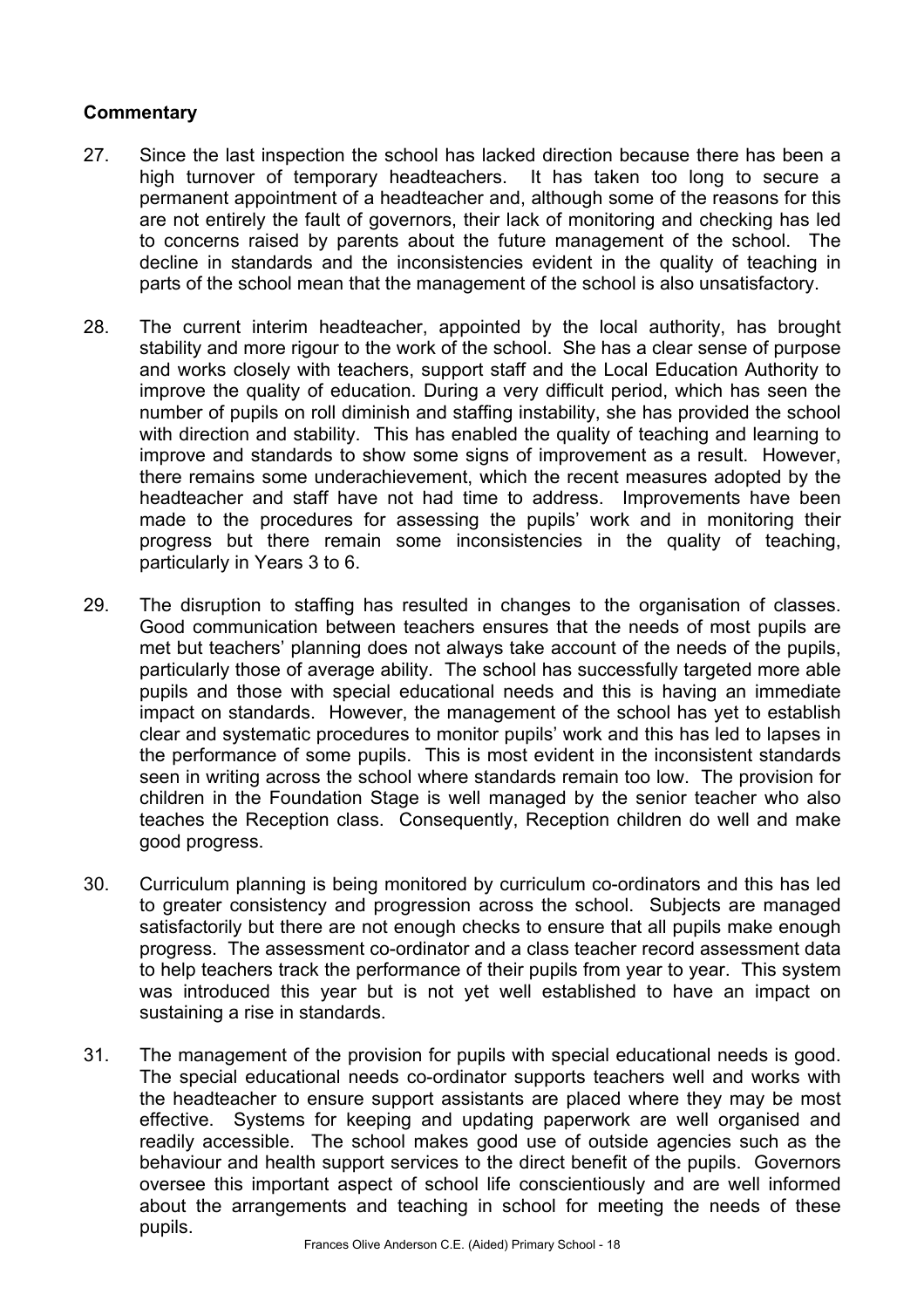32. The governance of the school is unsatisfactory but governors are keen to address the issues facing the school. The lack of stability has led to the lack of a long-term strategic plan indicating how governors will plan for the future. At the moment, the governing body is reactive rather than proactive. Governors have started to become more strategic in the way the governing body responds to changes. The recent appointment of a permanent headteacher is already bringing about fresh optimism and confidence among the staff. The loss of confidence by parents in the management of the school is understandable given the decline in standards and the inconsistencies evident in the quality of teaching. Governors are now beginning to respond to these concerns and have already started to introduce a forum for parents to express their concerns so there is a willingness on the part of the governing body to listen to the views of parents and to take action.

# *Financial information*

# *Financial information for the year April 2003 to March 2004*

| Income and expenditure $(E)$ |         | Balances (£)                        |         |
|------------------------------|---------|-------------------------------------|---------|
| Total income                 | 378.230 | Balance from previous year          | -12,960 |
| Total expenditure            | 348,106 | Balance carried forward to the next | 17.164  |
| Expenditure per pupil        | 1.978   |                                     |         |

33. The overspend in the previous year came about as a result of falling rolls and added expenditure on supply staff. The carry forward figure last year shows that the school has balanced its budget but the uncertainties caused by long-term staff absences have made it difficult for senior staff and governors to plan its annual budget efficiently.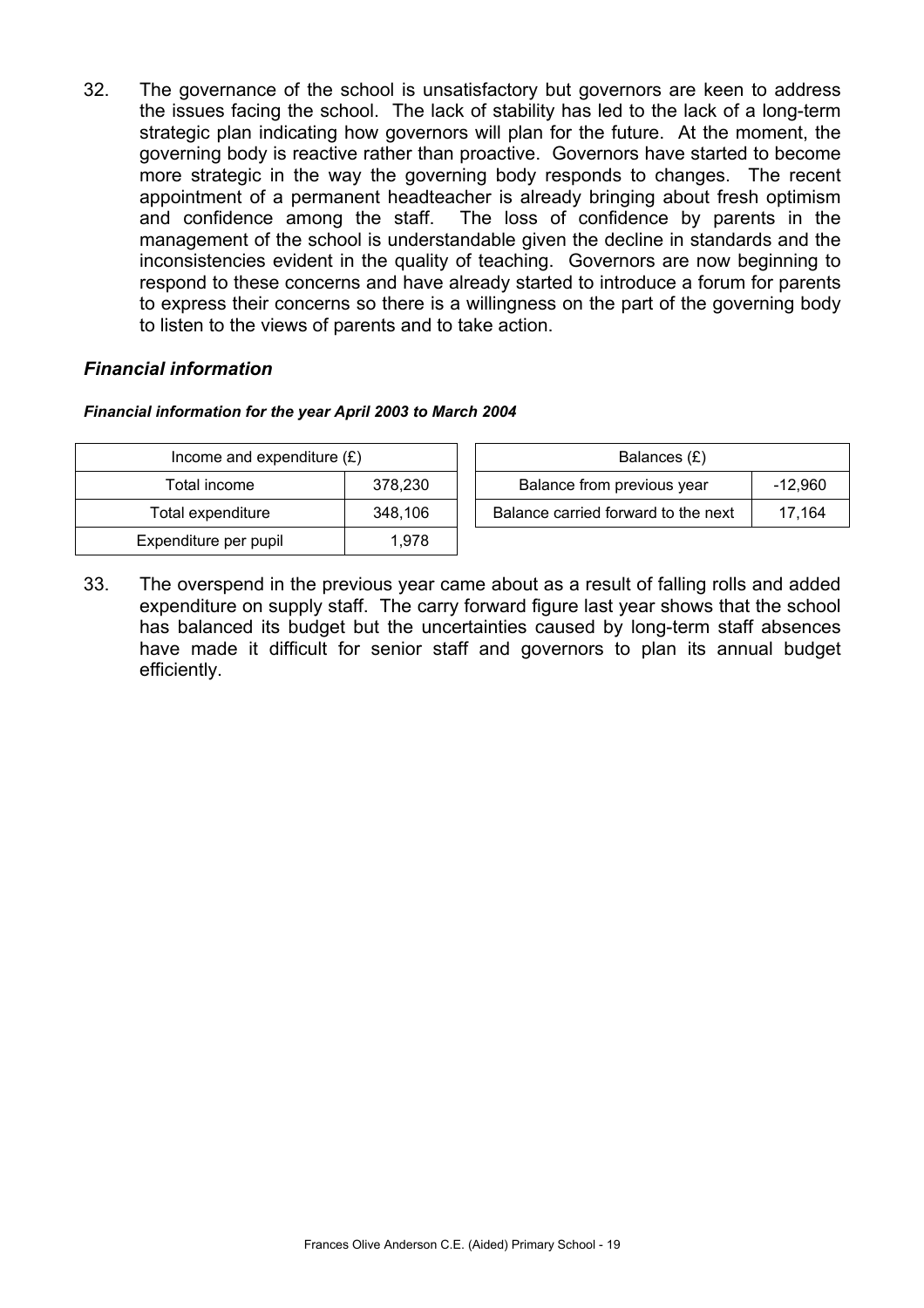# **PART C: THE QUALITY OF EDUCATION IN AREAS OF LEARNING AND SUBJECTS**

# **AREAS OF LEARNING IN THE FOUNDATION STAGE**

34. The provision for the 18 Reception children is good. All achieve well and make good progress. The teaching is good overall and there has been very good progress made since the last inspection in improving the curriculum and provision for children in the Foundation Stage. Tasks are well matched to the maturity and activities of the children who are taught by a class teacher and part-time teaching assistants. The school has a well resourced and organised classroom and outdoor play areas for the Foundation Stage and this provides opportunities for children to initiate spontaneous adventurous play and to follow personal investigations throughout the day. By the time the children start Year 1 standards are above average in nearly all areas of learning.

# **PERSONAL, SOCIAL AND EMOTIONAL DEVELOPMENT**

Provision in personal, social and emotional development is **very good.**

### **Main strengths and weaknesses**

- The children achieve very well because the teaching is very good in this area of learning
- Children enjoy coming to the well-organised, secure and stimulating Reception classroom
- Personal, social and emotional development permeates all activities

#### **Commentary**

- 35. All members of staff understand the personal and emotional needs of all the children. Good assessments of the children's potential and characteristics when first starting school mean that the staff are clear about the potential of each child. This leads to very effective planning so that the teaching and care offered to all children is very good. The children learn to choose an activity in their groups and the staff are careful to gently prompt the children if they choose something they have already done before.
- 36. The children soon learn to become confident and secure. They become familiar with the routines and participate in all activities with interest and enthusiasm. On arrival they come in and put their coats, books and bags in the correct place, and sit on the carpet. They reply politely to the register and a special person is chosen each day to carry the register to the office. They learn to take turns and this is reinforced regularly throughout the day. In the welcoming session the children confidently share their news or special information and the staff value their contribution and so build up their self-esteem. Relationships are very good and there is an ethos of mutual trust and respect between adults and children. Children concentrate extremely well in activities and help to tidy equipment away at the end of each session. Most children reach and exceed the goals expected by the time they enter Year 1.

# **COMMUNICATION, LANGUAGE AND LITERACY**

Provision in communication, language and literacy is **good.**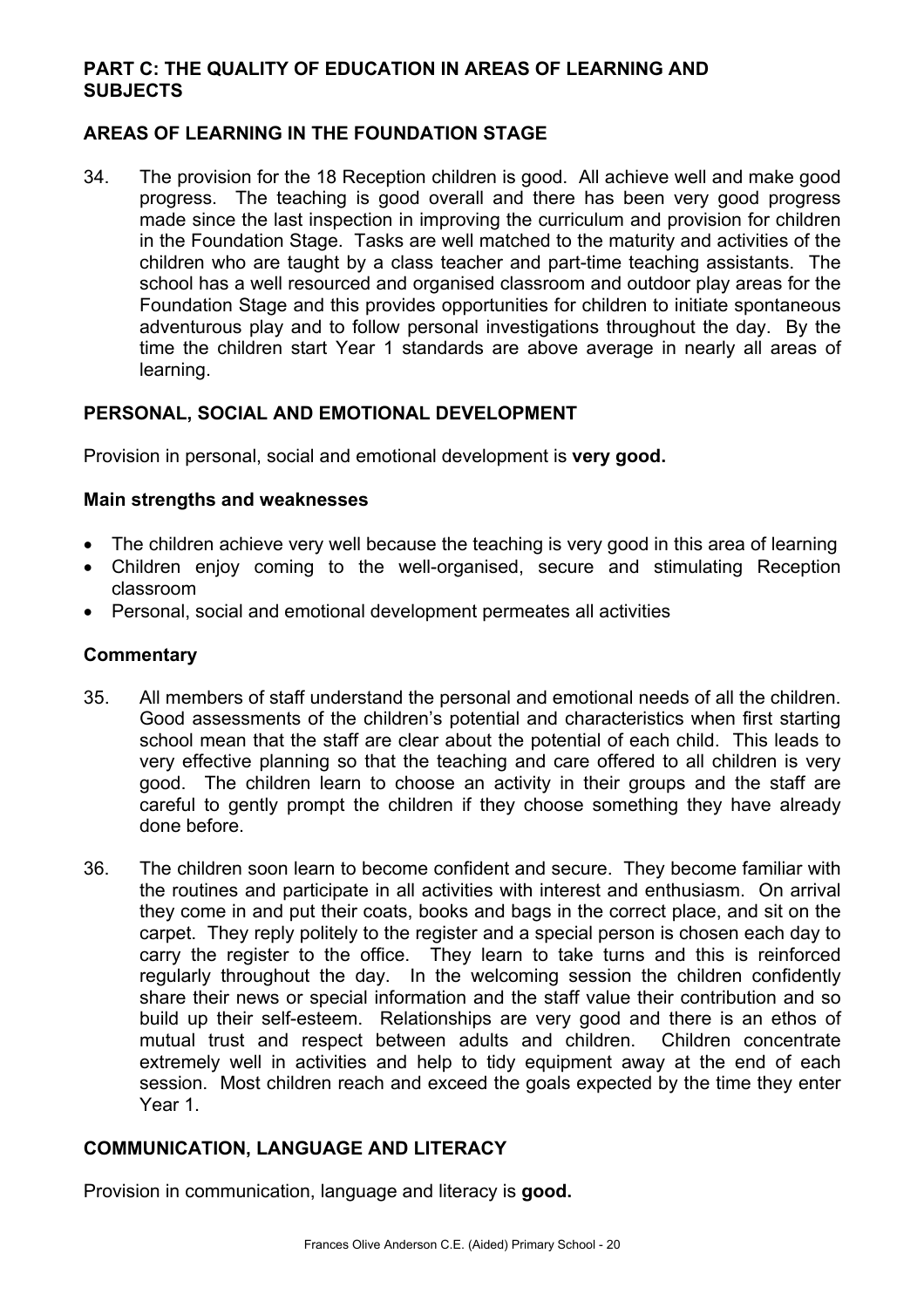### **Main strengths and weaknesses**

- Children develop good speaking and listening skills
- Reading and writing are taught effectively
- Role-play is used well to encourage the children to communicate and express their ideas

### **Commentary**

- 37. The children explore the landscapes, farms and animals when reading "The Train Ride". Effective themes such as this help the children to enjoy their learning, for example, as they become news reporters to summarise important features that interests them. The children hold a microphone and talk to the rest of the class in turn so that other children can learn to focus their listening skills. Children and staff use rhyming songs and poetry effectively with repeated patterns in the phrases so that stories and rhymes become familiar to them. Reception children sit as a group to follow words and pictures in the big book. Then their work is extended to writing independently. This they do with clarity and accuracy as they form letters correctly and recognise familiar words and their own names. The vigilance of the staff when assessing the progress of the children and the good quality of their planning and teaching enables the children to talk, explain and write what they mean to adults and other children as well as learning how to listen to others in a group.
- 38. Books, tape recorders and computers are used effectively to engage the children's interest and provide a basis for discussion. Role-play and a variety of activities that extend the children's language are used to good effect. Good teaching techniques are used, such as the use of initial letter sounds and word recognition of common high frequency words in texts. The children are usually taught in small groups where they are assessed and put into maturity and ability groups. This helps the children to quickly learn the sounds and shapes of letters as well as combining words into sentences and phrases. More able children in the Reception year are beginning to use these skills to spell words accurately. Children are encouraged to develop early skills of writing and learn that writing can be for many purposes through, for example, the use of graphics areas where the children develop the stages of writing from making marks and explaining what they write to an adult, to letter and word formation as they recognise words in stories or their own name. The majority of children will attain and exceed the early learning goals by Year 1.

# **MATHEMATICAL DEVELOPMENT**

Provision in mathematical development is **good.**

#### **Main strengths and weaknesses**

- The teaching is good because the staff use assessments of the children to plan work that is closely matched to the abilities and stage of development of the children
- The children have gained a good understanding of numbers, shapes, measures and time

# **Commentary**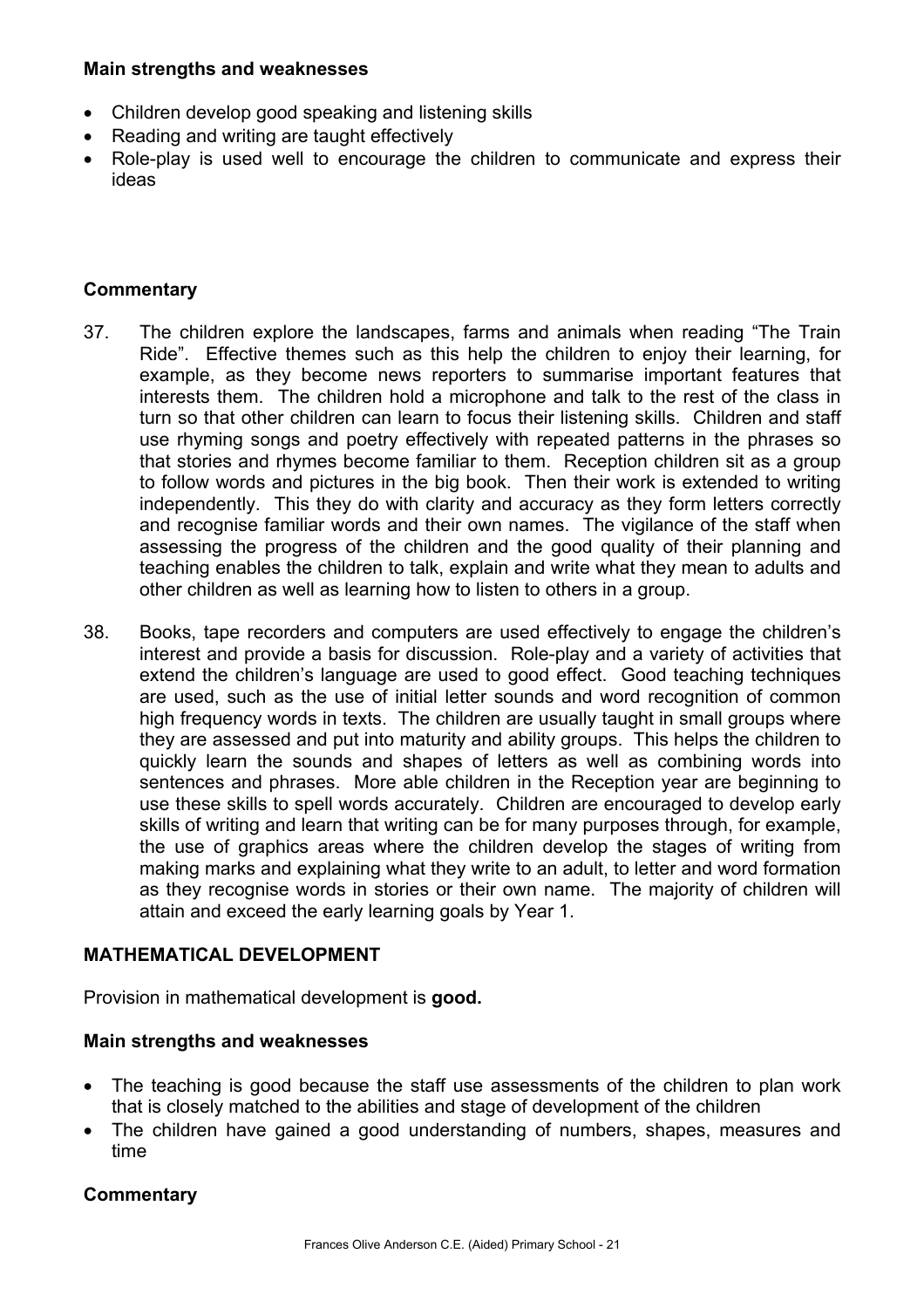39. Adults use every opportunity to help children count, recognise numbers and to develop an understanding of shape, relative size, positional language and simple measurement. They do this through a good range of activities. Children confidently counted to ten and beyond and demonstrated a very good knowledge of the relative position of numbers on a counting rod. Knowledge is supported through a range of number games and rhymes which children enjoy and in the lesson observed, more able children were able to use a good range of vocabulary to place pictures on a grid and then describe their position in relation to other pictures. A good knowledge of shape has been reinforced through interesting games and investigations, for example, when the children guess what shape is hidden in a bag after the teacher describes its key features and attributes. Most children will reach and exceed the standards expected in this area of learning.

# **KNOWLEDGE AND UNDERSTANDING OF THE WORLD**

Provision in knowledge and understanding of the world is **good.**

### **Main strengths and weaknesses**

- The staff provide a wide range of activities that capture the children's interest
- The children have access to a class based computers and other technology such as cameras, tape recorders and robotic devices but the computer room is unsuitable for the children
- Very good use is made of familiar stories, themes and resources to improve the children's observational and scientific skills

#### **Commentary**

40. The children progress very well and exceed the standards expected for their age in this area of learning. The adults organise a very stimulating range of experiences to arouse the children's curiosity about, for example, how materials change when using dough or clay or which materials are waterproof. The children enjoyed testing different materials and predicting which would allow water to pass through and which would keep out water. When outdoors in the sand and water trays, they discuss why some containers filled more quickly than others. The children are learning to recognise the characteristics of different animals and their habitats. The adults are very alert to initiating opportunities for the children to encourage observation and investigation. They also respond promptly when the children indicate that they wish to pursue some experience or attempt to change pictures or graphics on the computer. An opportunity to work in groups to create collages using natural materials or pasta shells has the children excitedly comparing different materials or discussing possible solutions. The children's curiosity about the world around them is developing extremely well. New technology is used well to support learning and to learn through trial and error. For example, when some children used a programmable device to predict how far it would roll and when a group of children practiced controlling a remote control car. The computer suite has enough computers for the children to practice their skills but it is an uncomfortable room, which is too cramped for a whole class, and the interactive whiteboard is not suitable located for the children to have practical access.

# **PHYSICAL DEVELOPMENT**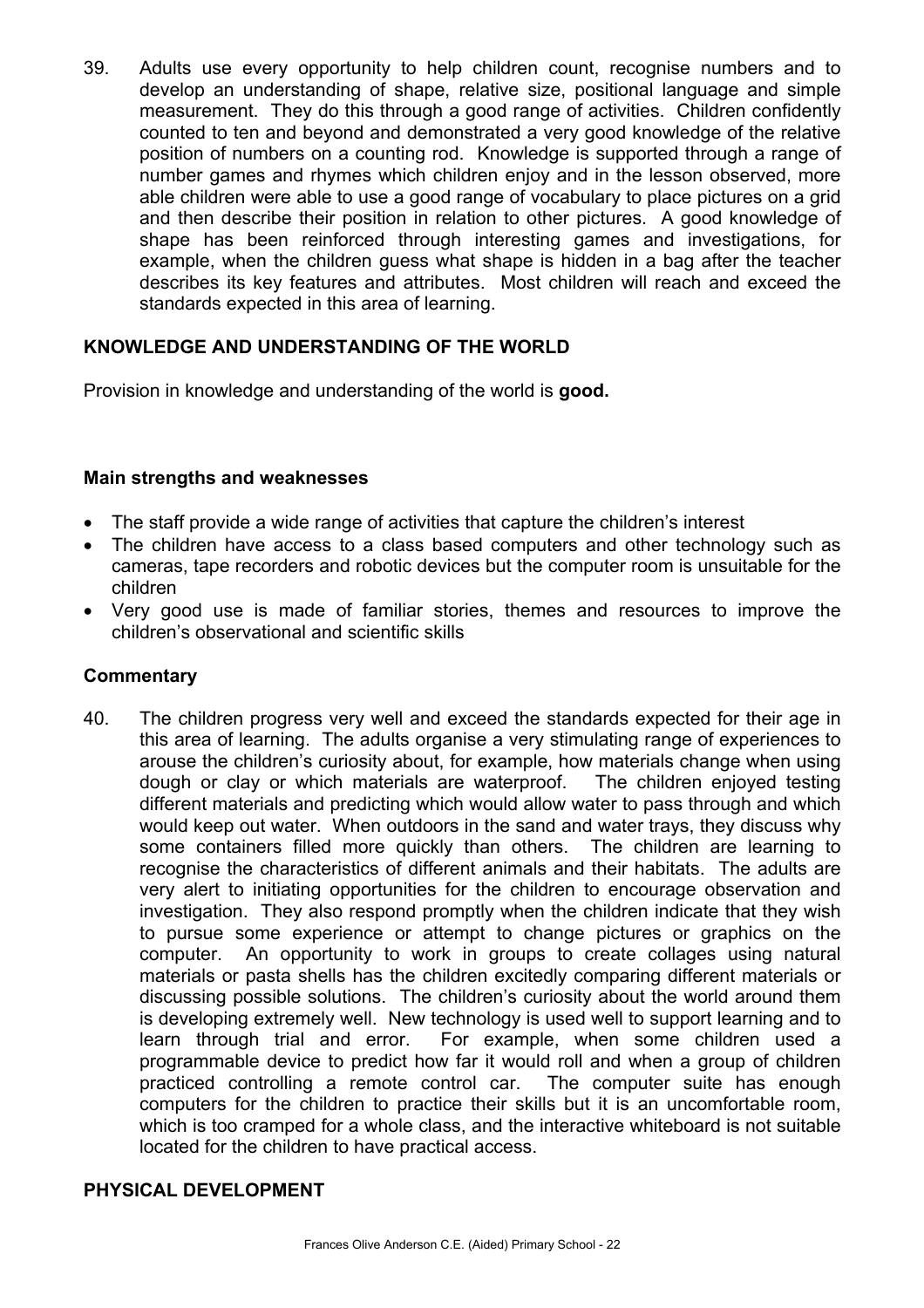Provision in physical development is **good.**

# **Main strengths and weaknesses**

- Good indoor and outdoor resources are used to develop the children's physical coordination and skills
- The teaching is good with opportunities for the children to use large and small apparatus

# **Commentary**

41. Good teaching ensures the majority of children will reach and exceed the standards expected for their age by the end of the Reception year.The teaching caters well for the children's natural exuberance and energy. The school has made very good progress since the last inspection in providing well planned and imaginative indoor and outdoor play areas. These provide the children with daily opportunities to develop their physical skills. The outdoor area is a good resource and there is a good range of wheeled toys, which the children manoeuvre well, avoiding other children and planned obstacles. Previous topics about their bodies help the children develop an understanding of the importance of exercise to ensure good health. Regular access to good quality equipment is developing good spatial awareness, control and imagination as they respond well to their teachers and teaching assistants. Most children display a good degree of suppleness and agility as they become more aware of their own bodies. They can follow instruction in the hall as they travel in different directions, stop and hold a balance. Emphasis is placed on developing the children's independence and skill when handling tools and malleable materials such as dough and clay. They are becoming competent as they handle a variety of tools and materials safely and with care, such as previous work when designing and making vehicles, buildings and animals.

# **CREATIVE DEVELOPMENT**

Provision in creative development is **good.**

# **Main strengths and weaknesses**

- The children develop imaginative and creative skills and the staff celebrate and praise originality
- There is a good balance of activities that are led by an adult as well as those the children choose themselves

# **Commentary**

42. By the end of the Reception year, the children's attainment reaches the expected level for their age. Children achieve well developing their skills using brushes, tools and materials to more advanced work when mixing coloured paints to represent pictures, scenery and self-portraits with well balanced and proportioned facial features. The staff are very good at praising their efforts by identifying what the child is telling them they are drawing (or writing). All the children show very good levels of confidence, flair, imagination and creativity in their work. The teaching is good, enabling the children to learn, master and use key skills and techniques. An good balance is achieved between activities where adults show the children how to carry out tasks and how to improve their work, and those activities that give the children the freedom to experiment and make their own choices and decisions. The most striking feature of the Foundation Stage is the good planning of role-play areas that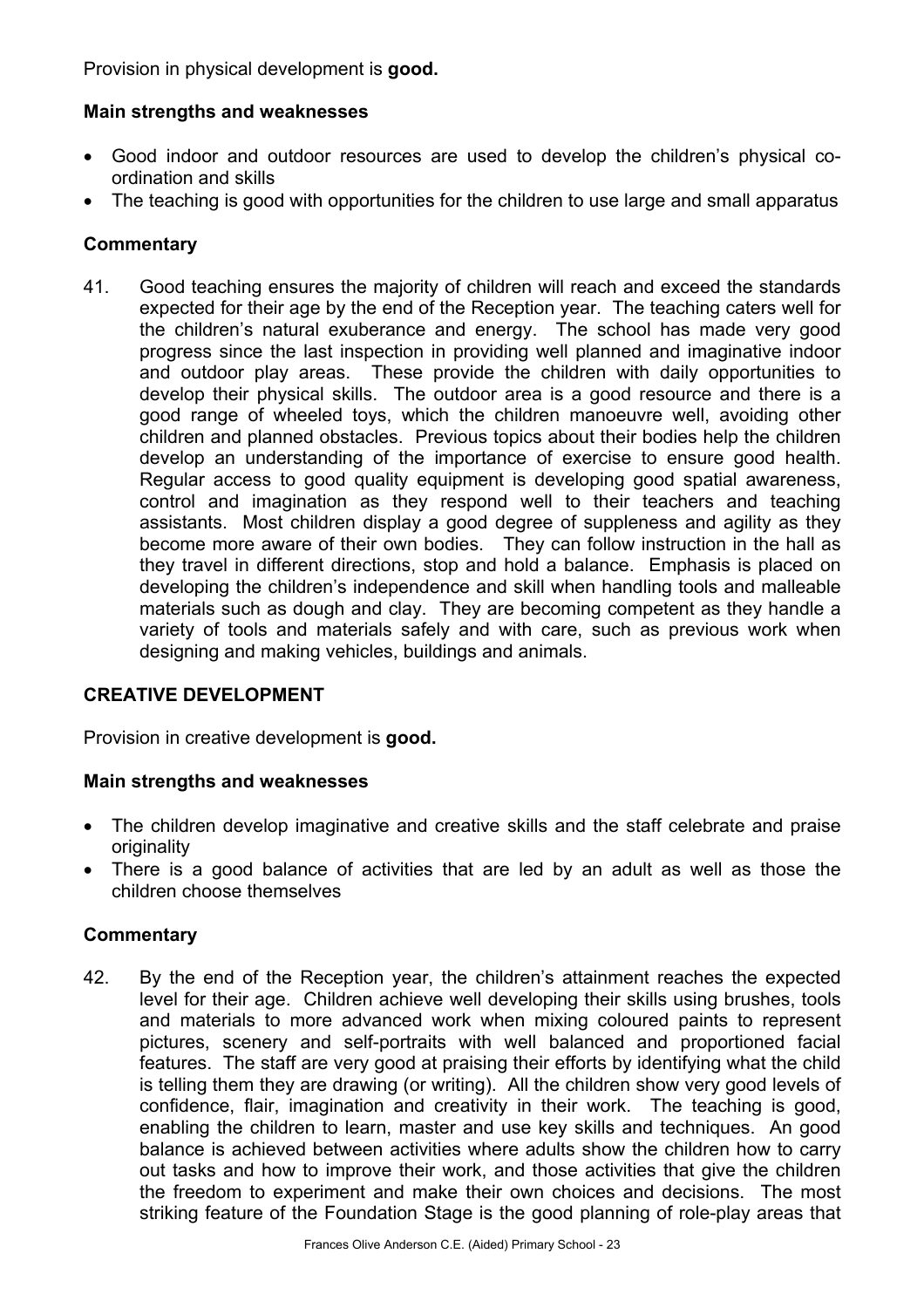sit comfortably with structured areas that focus on key skills such as painting, sketching and sculpting.

# **SUBJECTS IN KEY STAGES 1 and 2**

# **ENGLISH**

Provision in English is **satisfactory.**

### **Main strengths and weaknesses**

- Standards are below average at the end of Year 6 because pupils do not achieve as well as they can in writing. There are too few opportunities provided for extended writing
- Pupils of all ages reach high standards in speaking and listening
- Teachers' expectations about the presentation of written work and the development of handwriting are too low

# **Commentary**

- 43. Standards attained in last year's national tests for Year 6 were below average. Inspection evidence, such as the work in pupils' books in Year 6, confirms this picture for this year's Year 6. Standards have declined since the previous inspection when standards were above average. By the time they reach Year 6, most pupils reach a satisfactory standard in reading but too few attain the expected standard in writing. However, there is evidence in class work, and from recent assessments, that the standards attained by more able pupils are improving and more are reaching the higher levels of which they are capable. In Years 1 and 2 standards of attainment observed during the inspection are average overall. Most pupils in the current Year 2 group reach the expected standard for their age in reading and more able pupils exceed this level, but too few reach the expected standard for writing. Although boys do less well than girls in national tests there is no evidence that they are taught or treated differently. Lower attaining pupils including those with special educational needs make good progress and achieve well because they are well supported and work is usually well matched to their needs.
- 44. Achievement in reading is satisfactory throughout the school. Pupils are enthusiastic readers at school and at home where younger pupils read regularly to their parents. Most pupils in Year 2 read accurately and with understanding and higher attaining pupils are beginning to understand character traits and motives in the stories they read. However, some pupils in this year group struggle to read unfamiliar words because they do not have sufficient knowledge of letter sounds. By the time they reach Year 6 most pupils read fluently and with good expression. They access information in the library competently and discuss and compare the works of their favourite authors intelligently.
- 45. Achievement in writing is unsatisfactory overall because the pupils' writing does not reflect their capabilities. Their progress from year to year is uneven and has not been tracked systematically until recently. For example, in Year 2 written work shows good progress during the autumn term that is not maintained later in the year, and in Year 4 the high quality writing in pupils' autobiographies is not replicated in other work. In Year 2 most pupils construct simple sentences and are beginning to use basic sentence punctuation in a range of writing. Many higher attaining pupils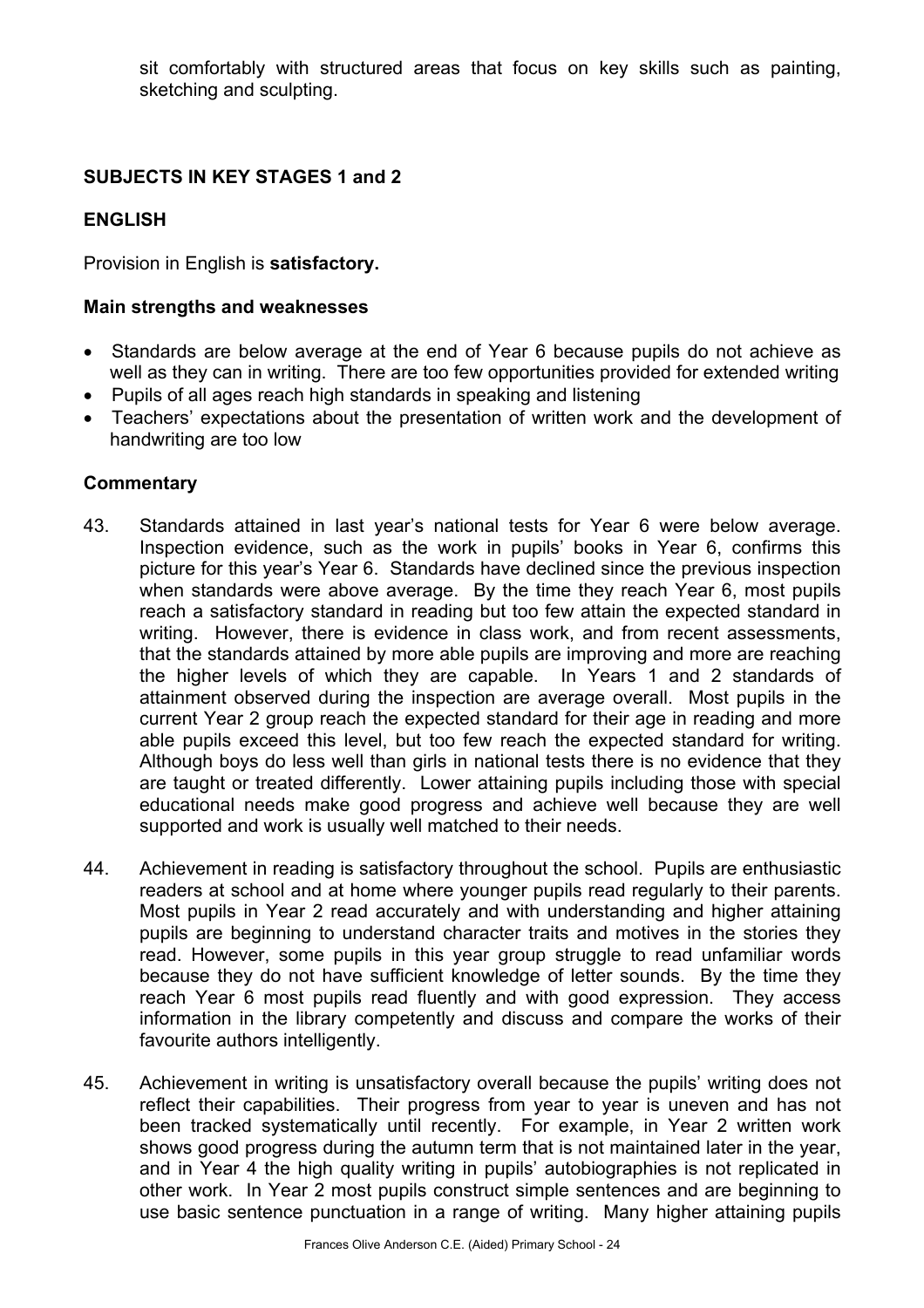write well, constructing complex sentences and using a range of punctuation accurately. In Year 6 the writing of higher attaining pupils is sometimes interesting and well controlled, but the work of some pupils is too often unfinished and careless. There are too few opportunities across the school for the pupils to write at length in both English lessons and in other subjects. Although evidence shows that time is allocated to teaching handwriting in all classes, few pupils develop neat flowing handwriting and use it to present their written work across the curriculum. This is because teachers do not have consistent expectations or give consistent messages about the importance of presenting work well.

- 46. Throughout the school pupils speak and listen well because teachers place an appropriate emphasis on this aspect of the subject and give pupils the confidence to develop their skills. In a Year 2 lesson pupils were adept at sharing their ideas with partners to compose the questions about dinosaurs that they wanted to find answers for, and in Year 4 a pupil was given time to explain his idea that persuasive language can be strengthened by the inclusion of facts. As he spoke clearly and confidently his classmates listened to his views with respect. Achievement was good because the teachers' interventions were skilfully judged to bring out the best in their pupils. Opportunities to share ideas with "talk partners" were observed in many lessons. In this way teachers ensure that all pupils participate in thinking and are able to express their ideas. Group performances of poems and other pieces of text build confidence well.
- 47. Teaching and learning are satisfactory across the school and some lessons are good or very good. Pupils usually behave well and show positive attitudes in English lessons. Planning is good and teachers prepare and organise lessons well, ensuring that teaching assistants are well briefed. In the best lessons teachers use their good subject knowledge to convey key learning points clearly and set tasks that are well matched to the different abilities of pupils. They vary their methods and set a good pace to capture and maintain pupils' interest and concentration. At the end of the lesson there is a simple review of the lesson's objectives and pupils are involved in evaluating how well they have learned them. For example, the teacher in Year 1 used a well designed activity at the end of a lesson to reinforce the main teaching points in a different way and to assess the learning acquired by pupils with differing abilities. In weaker lessons teachers set tasks that lack challenge and interest for some, or all, of the groups of children in the class so they do not work hard or achieve as much as they can. Written work is marked regularly but pupils are rarely given time to respond to, and learn from marking comments in their books. Pupils of all ages have individual targets for improving their work but the system is used more effectively in some classes than others, where the pupils are not always clear about what they have to do to improve or what level they have reached so far.
- 48. Leadership and management of the subject are satisfactory. Systems to assess and track pupils' progress as pupils move through the school have not had time yet to make an impact on standards and achievement. The subject leader has opportunities to check teachers' planning, observe teaching and sample standards in written work. She uses the information gathered appropriately to decide priorities for development and to devise the annual action plan for the subject, but again, these systems are too recent for the full impact of her work to be seen. Resources are unsatisfactory, particularly the library area, where displays, books and furniture do not invite pupils in to take part in the exciting and interesting activity of reading.

#### **Language and literacy across the curriculum**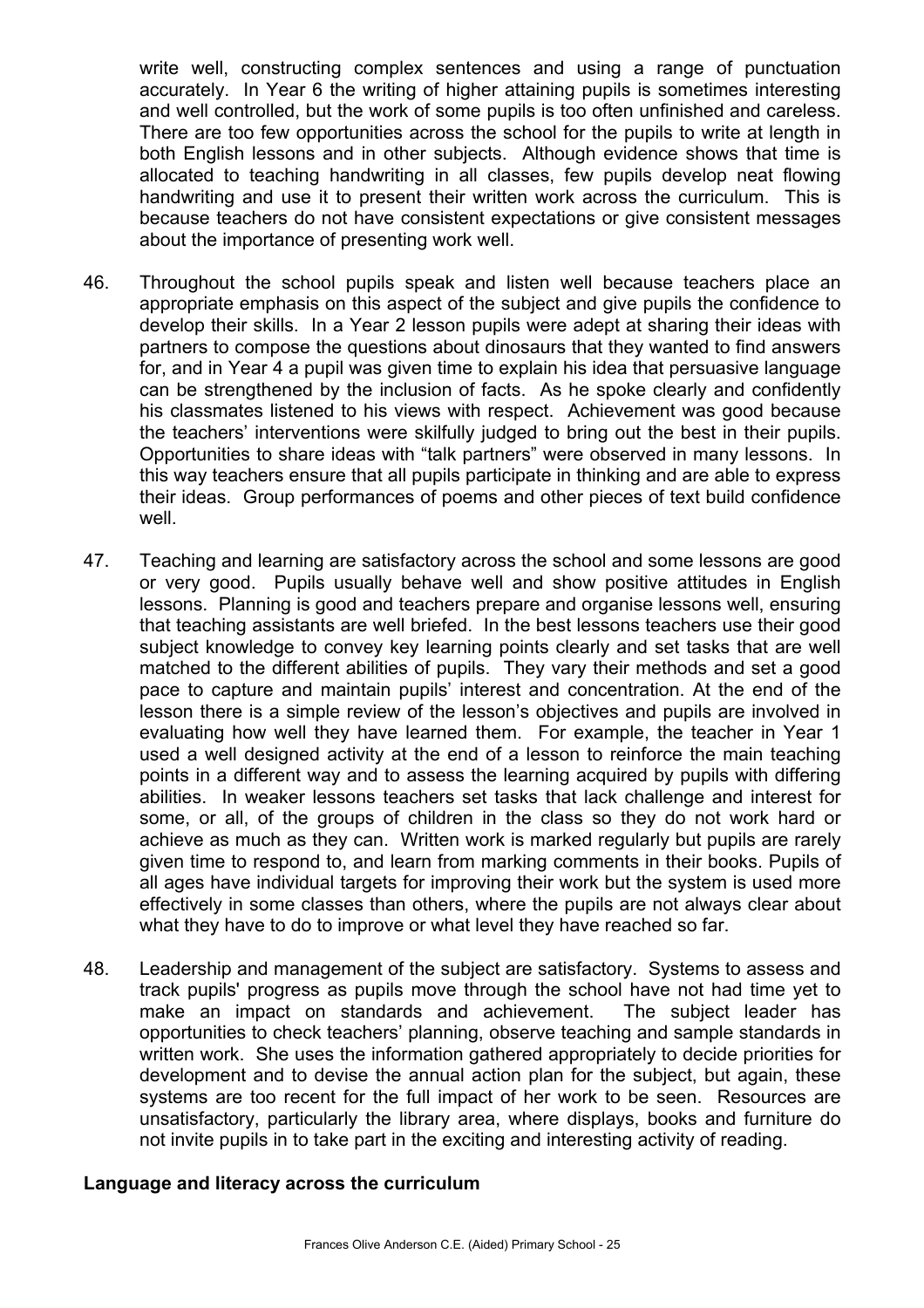49. Spoken language is developed well through other subjects where pupils regularly discuss their ideas and explain their thinking. For example, Year 2 pupils worked in groups discussing and sharing their ideas eagerly as they composed their "waves" music. Opportunities to use other subjects to promote reading and writing are sometimes missed. This is particularly so in history and geography where older pupils complete very little research and written work. Some imaginative links between subjects do promote literacy effectively as in the lessons in several subjects on other cultures in Year 4 which include letter writing to pen pals in a Hindu school in Watford.

# **MATHEMATICS**

Provision in mathematics is **satisfactory.**

# **Main strengths and weaknesses**

- The recent monitoring of standards has had a positive effect on the performance of more able pupils
- Too few pupils of average ability in Years 3 to 6 are achieving the levels expected for their age in mathematics
- Many pupils are confident and competent in number because these skills are taught well across the school
- Not enough focus is given to the teaching of data handling and investigational work

# **Commentary**

- 50. By the end of Year 2 standards are average and the pupils achieve satisfactorily. This reflects the school's results in the national assessments over the last two years and is similar to the judgement made at the last inspection. By the end of Year 6 standards are also in line with national average. Again this is a similar judgement to the last inspection. However, as many of these pupils achieved very well when they took the tests as seven year olds, they should now be achieving higher standards. Statistics reveal a similar picture for the pupils who left the school the previous two years. Recent positive strategies to target pupil performance have been successful in improving the performance of more able pupils. Similarly, pupils with special educational needs make satisfactory progress and are well supported by the teaching assistants. However, not enough pupils of average ability in Years 3 to 6 are attaining the average levels. This is because in some classes target setting is not consistent, expectations are not high enough and poorly presented work affects learning and progress. Furthermore, because of the unstable leadership of the school over the last few years the use and impact of booster groups to help these pupils attain the average levels has been inconsistent.
- 51. Overall, the quality of the teaching is satisfactory. At the time of the last inspection it was judged to be good. The present staff have worked hard to raise the profile of mathematics and a programme of in-service training for the teachers is beginning to have positive effects on pupils' learning. Much of this work has focussed on making sure that the planning is clear about what the pupils are expected to learn. In the best lessons seen these objectives are clearly displayed and discussed with the pupils and are referred to by the teachers at the beginning and end of the lessons. These qualities were seen in a good Year 2 lesson on fractions and a good Year 4 lesson on frequency charts and bar graphs. The teaching of number is good across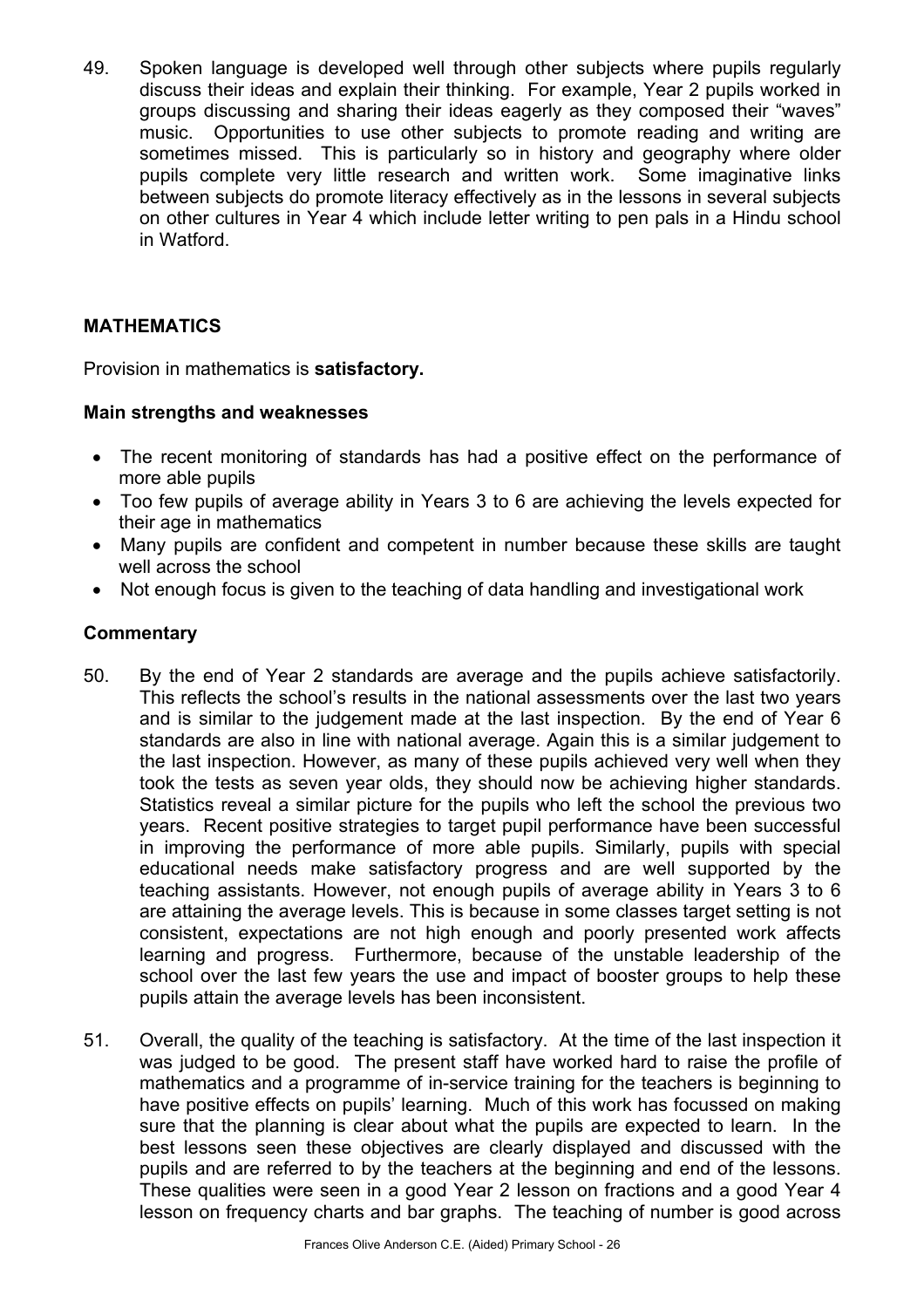the school. The teachers have a good understanding of the National Numeracy Strategy. The introductory activities are usually brisk, involving all of the pupils, and there is a strong emphasis on developing pupils' mental mathematics skills. Provision for work on data handling and of an investigational nature is, however, inconsistent across the school. In some of the work seen across the year groups in the scrutiny of pupils' work and in some lessons observed, the match of work to pupils' abilities is not always effective and the pace of learning slows. This is particularly evident in Years 3 to 6 where the progress of pupils who should be achieving the average level is unsatisfactory. These pupils often produce untidy work that is not corrected by their teachers.

52. The co-ordinator provides satisfactory leadership. She is enthusiastic, focused on raising standards and has been instrumental in achieving the improvements seen so far. As part of the work to raise standards a recently initiated system of assessing attainment is beginning to provide the teachers with the information they need to track pupils' progress as they move through the school. A programme of monitoring the quality of teaching and learning has identified areas for development. The impact of this exercise should further improve standards but has not yet had time to have an impact. The pupils' work is marked conscientiously by all staff. This represents an improvement from the last inspection when it was identified as an issue for action.

### **Mathematics across the curriculum**

53. The pupils have satisfactory opportunities to consolidate and apply their mathematical skills in other subiects. Year 4 pupils link their work on frequency charts to their data handling work in information and communication technology and Year 5 pupils have compared their work on angles with their science project on the spinning axis of planets. Other pupils use mathematics when plotting graphs in science on heat loss. The pupils' ability to use computers in mathematics is developing as the school updates its software.

#### **SCIENCE**

Provision in science is **satisfactory.**

#### **Main strengths and weaknesses**

- Teachers provide good opportunities for pupils to develop their investigative and experimental skills but they do not provide enough extended work for more able pupils
- Teachers do not always point out how best to improve or correct the pupils' work and expectations are inconsistent across the school

#### **Commentary**

54. The 2004 national test results in Year 6 were well below average because more able pupils were underachieving in science and not reaching the higher levels. The most recent 2005 results confirm that there has been an increase in the proportion of pupils reaching the higher levels. The 2004 teacher assessments for Year 2 show that pupils' attainment was above average. However, too few pupils were achieving the higher level. Evidence from the inspection shows that standards are currently average by the end of Year 2 and Year 6 and that the pupils have made satisfactory progress overall. The school has recently begun to identify and support more able pupils and this is beginning to be effective. Teachers have assessment information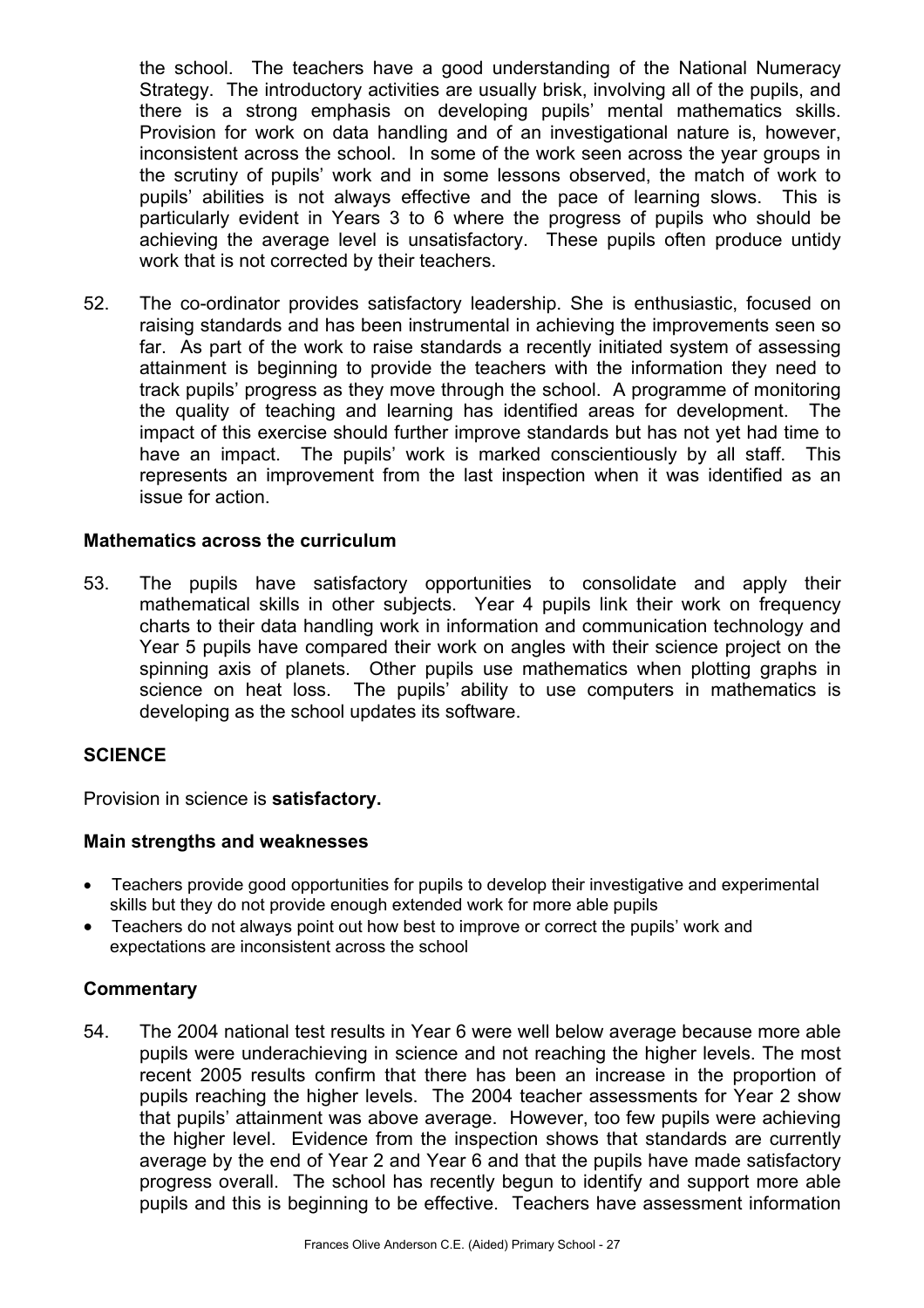about the pupils to tracking their progress and this is beginning to contribute to the recent improvement in standards by Year 6.

- 55. As a result of the good emphasis placed on pupils' learning through practical and first hand experiences, the pupils' skills of investigation and experimentation are secure. Investigative skills with the necessary scientific knowledge, but the pupils are not always provided with opportunities to question the facts they are given or to draw their own conclusions. The pupils learn how to use their knowledge to make sensible predictions, for example, in Year 1 when finding out about how sound is produced and in Year 2 when investigating electric circuits, then labelling diagrams appropriately to explain how a switch can break a circuit. However, more able pupils are not always being challenged to extend their knowledge, particularly in Years 3 to 6. In Year 3, the pupils enjoyed investigating light and shadow but the teaching was not always demanding enough to sustain the pupils' interest. Pupils use scientific vocabulary well to explain their ideas clearly and accurately, as in Year 5 when learning about the earth and the solar system, so the pupils gain a secure knowledge and understanding but the scientific skills are not always being reinforced by the teacher when concluding the lesson.
- 56. The achievement of all pupils is satisfactory but in some lessons pupils of higher ability underachieve. There is an appropriate balance of work carried out in science but it is not consistently well presented in all classes, reflecting the different expectations set by teachers. There are good links to other areas of the curriculum, such as when Year 5 and 6 pupils designed and made their own fairground models in design and technology using their knowledge of electric circuits. After a brief period of decline in standards last year there has been a recovery, so there is satisfactory improvement since the last inspection.
- 57. The teaching is satisfactory overall but varies across the school. Teachers plan well but do not always incorporate enough tasks and activities for more able pupils in their lessons. Pupils of average ability, as well as those with special educational needs achieve satisfactorily. Assessment is now being used to identify more able pupils so there is a shift of emphasis which is beginning to show an improvement in standards with a greater proportion of higher attaining pupils reaching the higher levels in this year's national tests. Sharing the lesson's objectives at the start of a lesson enables pupils to know exactly what is expected of them, but in some lessons teachers do not spend enough time evaluating the extent of the pupils' learning during end of lesson reviews.
- 58. Leadership and management of the subject is satisfactory. The co-ordinator has only recently taken up her role. The interim headteacher has established a system of monitoring teaching and learning which has been carried out but has yet to have a direct impact on sustaining a rise in standards. The monitoring so far has not picked up inconsistencies in the pupils' workbooks so that some of the work is poorly presented, while in some classes higher expectations are being set.

# **INFORMATION AND COMMUNICATION TECHNOLOGY**

Provision in information and communication technology (ICT) is **satisfactory.**

# **Main strengths and weaknesses**

• Core skills are being taught regularly now that the school has an ICT room but the room itself is uncomfortable and cramped, especially for whole classes and for older pupils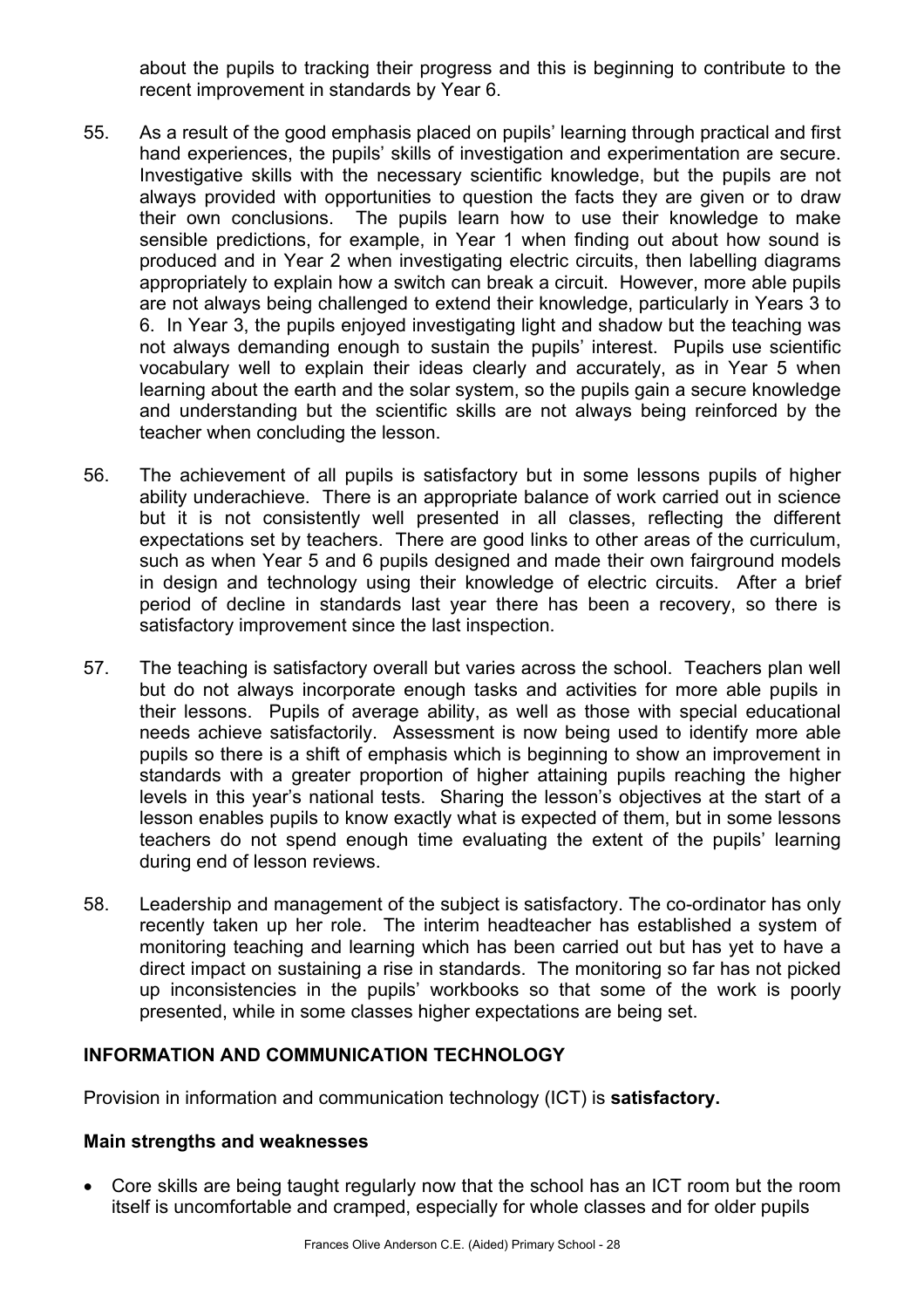• There are good opportunities for the pupils to use computers to research but the disruption caused by the lack of a substantive headteacher has adversely effected the development of the ICT curriculum

# **Commentary**

- 59. There are inconsistencies and gaps in the pupils' learning in ICT as a result of the instability of not having a substantive headteacher for a number of years. However, there is evidence that there has been satisfactory improvement in standards since the last inspection but resources and accommodation are unsatisfactory because of a lack of co-ordinated investment in ICT. Standards are in line with national expectations by the end of Year 2 and Year 6. The interim headteacher and staff have worked hard to make more effective use of the computer suite and better use of classroom computers. Overall, the pupils achieve satisfactorily throughout the school.
- 60. Inspection evidence indicates that teaching and learning are satisfactory throughout the school. During the inspection, most staff demonstrated confidence in using computers and the interactive whiteboard in the computer suite to introduce their lessons and to develop particular themes. Teachers' planning for lessons in the computer suite is satisfactory and learning objectives are identified clearly. Teachers demonstrate good subject knowledge but the small and cramped ICT suite makes it difficult to teach, especially to whole classes when conditions become cramped and uncomfortable for the pupils. The projector is poorly located so that pupils have to dodge out of the way when using the interactive whiteboard and teachers were often recalibrating the whiteboard when the projector was knocked out of position.
- 61. Word processing skills and the ability to use painting and drawing programs are developed quite well throughout the school. Year 1 pupils show satisfactory skills in their ability to add graphics to design their perfect street as part of their geography work. Year 6 pupils used computers quite well to research information on CD ROMs when investigating what it would be like to have lived on a Tudor galleon in history. However, the pupils were distracted by the cramped conditions and many had to wait their turn for too long so that the lesson became disrupted by some unsatisfactory behaviour.
- 62. Leadership and management of the subject are unsatisfactory because there has been a lack of direction and co-ordinated planning to ensure that the quality of teaching and learning is consistently good across the school. Teachers have coped well in difficult circumstances and have managed to plan lessons that have largely led to some satisfactory achievement but the potential for improvement is being hampered by unsatisfactory resources and accommodation.

# **Information and communication technology across the curriculum**

63. This aspect of ICT is satisfactory and improving as teachers gain confidence. There is a cross-curricular approach to ICT and teachers have adapted their planning to combine the skills the pupils acquire with those in other subjects. This was best demonstrated when Year 2 pupils used a simulation program to investigate switches and electric circuits to support their science work. Other ICT tasks across the school include problem solving when attempting to program a screen robot around a maze. Drawing and constructing shapes extend the pupils' mathematical understanding of interior and exterior angles. Year 5 and 6 pupils have researched information in their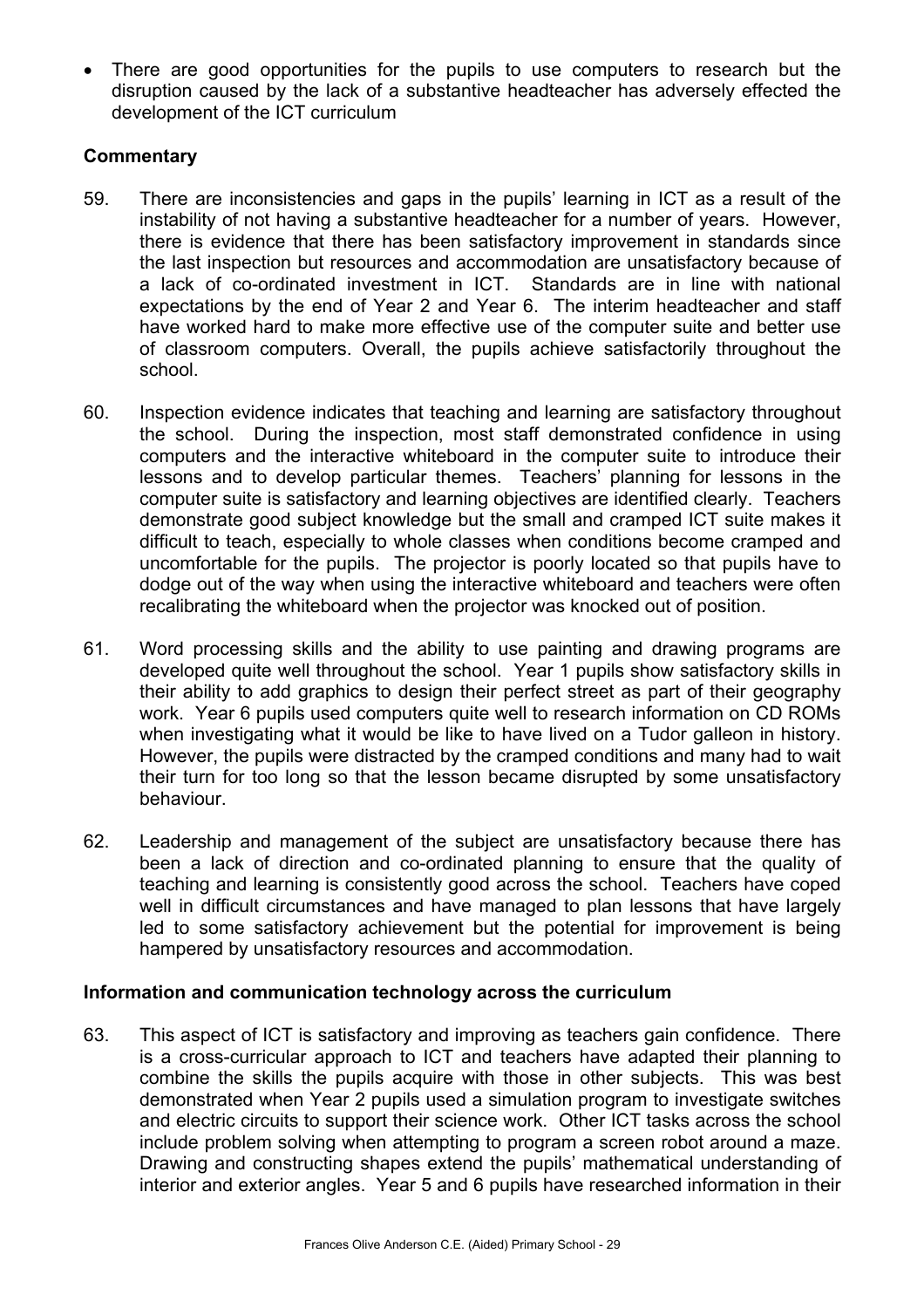history lessons. Year 4 pupils are planning to write e-mails to pupils in another school.

### **HUMANITIES**

64. Only one lesson was seen in **geography** so it is not possible to make a judgement about the quality of provision. Evidence from the planning documents and looking at pupils' work indicates the statutory requirements of the National Curriculum are met. There are very few geographical displays around the school and very little work was available for scrutiny. A small amount of work about the local environment in Years 1 and 2 was of a reasonable standard. Similarly work of a satisfactory standard was seen on India in Year 3, on rivers in Year 5 and work about mountain regions in Year 6. Although planning based on the national guidelines covers all of the necessary areas, it provides little guidance about mapping skills and there are gaps in the depth of study of contrasting localities. Opportunities for pupils to extend their writing skills in geography are very limited. Some classes are beginning to use information and communication technology to support the subject. Year 1 pupils, for example, use computer graphics in their work on the local area.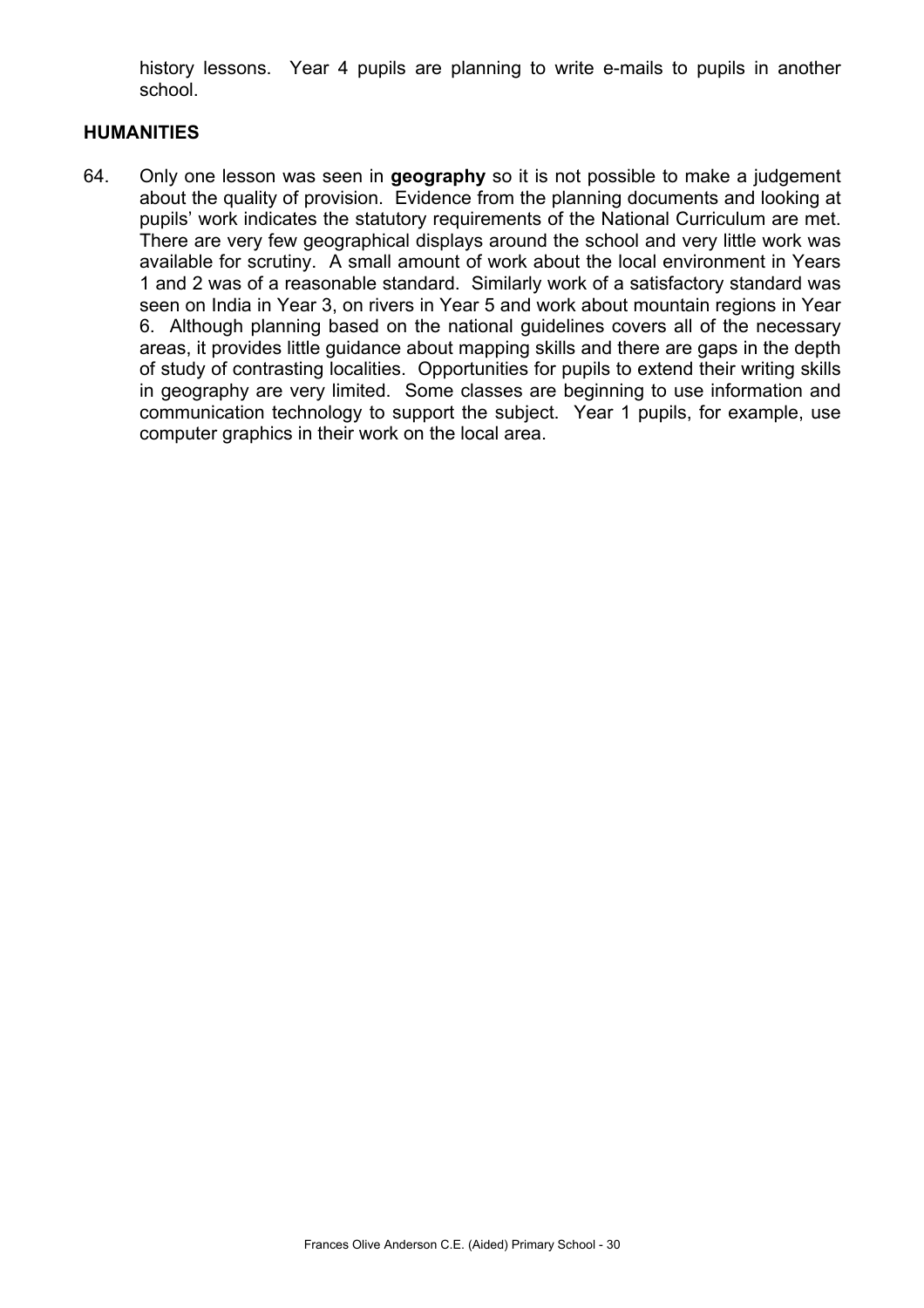# **History**

Provision in history is **satisfactory.**

# **Main strengths and weaknesses**

- The subject is enriched by visits and visitors to the school
- Information and communication technology is being used well by some classes to support teaching and learning
- Pupils have little opportunity to improve their learning in history through sustained and extended writing

# **Commentary**

- 65. Standards of attainment in history are average throughout the school. The pupils make sound progress and enjoy learning about the past. This is a similar judgement to that made at the last inspection. Pupils show increasing depth of factual knowledge and understanding of the history of Britain and the wider world. In three of the four lessons seen the quality of teaching was satisfactory and in one lesson it was good. In the good lesson in Year 4 on The Tudors the teacher planned well to ensure all the pupils showed interest and were motivated to learn about rich and poor people of the times. The recent visit to Gainsborough Hall inspired the pupils to gain factual knowledge of Tudor life. In this lesson teaching and learning were good because the teacher's enthusiasm, knowledge and good quality questioning were effective.
- 66. Across the school the teachers are successful in bringing the subject to life for pupils. This is achieved through a range of visits and visitors. Pupils have visited Lincoln Cathedral and themed historical groups from the Greek and Tudor periods have visited the school to promote and stimulate the pupil's learning. These events gave the pupils a chance to dress in costumes of the time, examine artefacts and engage in role-play. Planning is based on national guidelines and ensures statutory requirements are met. However, there is some repetition of topic areas within the older classes with Year 4 and Year 6 pupils both covering the Tudor period at the same level. This repetition narrows pupils' opportunity to cover a broad and balanced curriculum in history in Years 3 to 6. Computers are being increasingly used to gain information from the Internet. Year 6 pupils for example, use their information and communication technology skills to research information on aspects of life on Tudor ships. Although teachers are beginning to plan links between history and other subjects there is little evidence of pupils having opportunities to use different forms of extended writing in their history work. The scrutiny of pupils' past work reveals a lack of sustained and imaginative pieces of writing. In some year groups work is also poorly presented.
- 67. Leadership and management of the subject are satisfactory. The co-ordinator is enthusiastic and is building up resources from within the school and from outside organisations such as loans from museums. A recent focus on monitoring teaching and learning has been effective in focussing areas for development for the future. Newly formed assessment systems now highlight pupils' achievements at the end of each topic and enable teachers to plan work to match the different abilities of the pupils.

# **CREATIVE, AESTHETIC, PRACTICAL AND PHYSICAL SUBJECTS**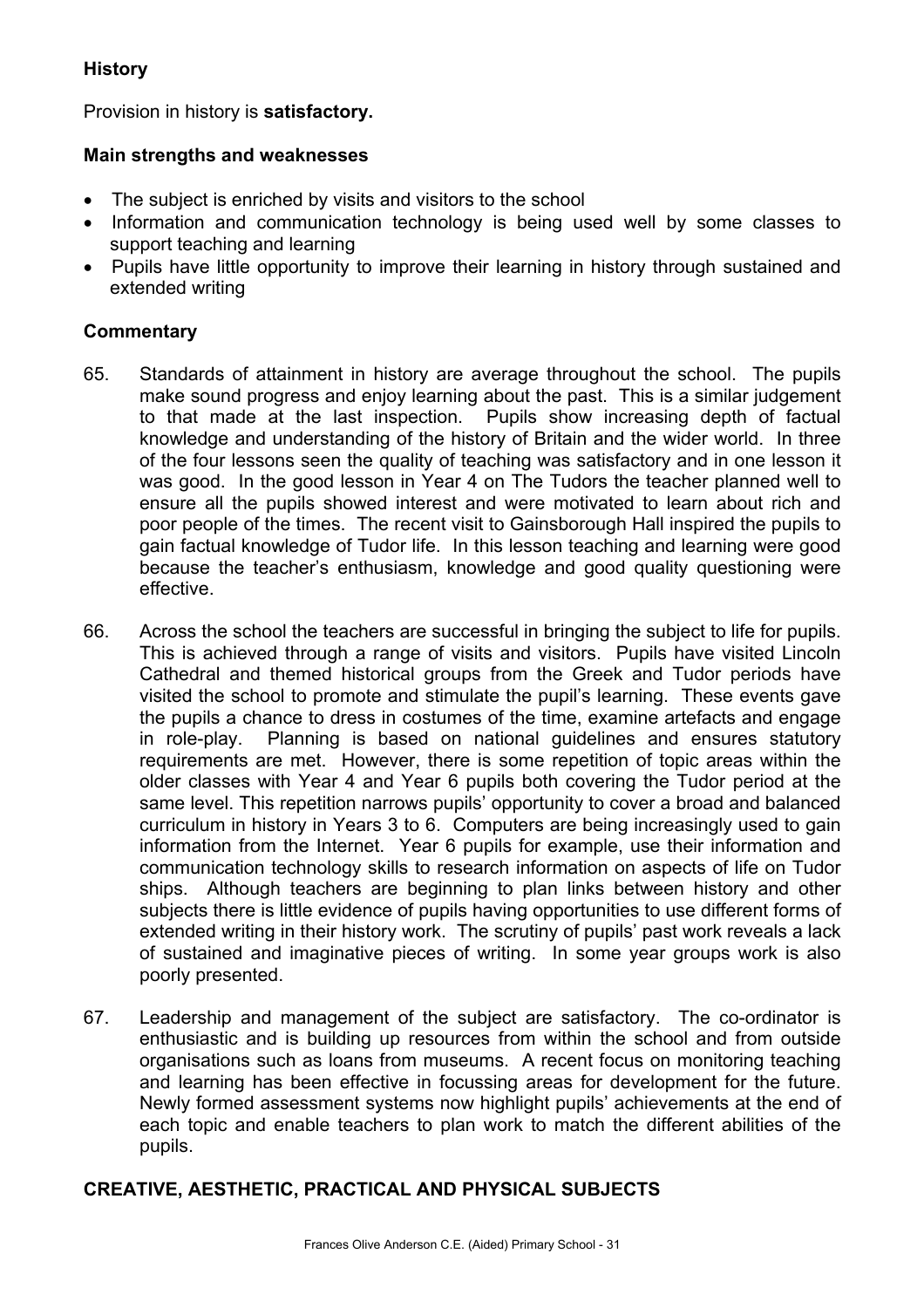- 68. Only one lesson in **art and design** was observed during the inspection. Displays and samples of work show generally satisfactory standards in all year groups and some work of a good standard such as the pencil drawings and collages of natural objects made with fabrics and other materials in Year 2. In Year 5 the mixed media works based on waterfalls were also of high quality and demonstrated appropriate links with work in geography, as did the "canal art" pottery. Other work in art and design was also well linked to studies in other subjects. Pupils from Year 2 upwards have sketchbooks but these are not used often enough by older pupils to collect and develop their ideas in depth. Teaching was good in the lesson observed. Year 4 pupils were well prepared for their journey around the school grounds through exploration and discussion of aboriginal art. They went out to collect ideas for the creation of their own pieces. However, visual resources are of poor quality which makes it difficult for pupils to appreciate the qualities of the work they are discussing.
- 69. No lessons were observed in **design and technology** and limited evidence was available during the inspection for the younger pupils, apart from the winding mechanisms seen in Year 2. The subject is blocked with art and design and there is insufficient development of skills specific to design and technology in some year groups. However, work is of a satisfactory standard generally and there are some well developed projects such as the design and making of musical instruments in Year 5. Pupils collected ideas, chose their design, made and evaluated their instruments. They commented sensibly on the ways in which the finished products might be improved. The work on fairground rides in Year 6 also produced results of a good standard and offered useful links with work in science by exploring the different ways in which the models could be powered. The curriculum in this subject is enriched by the after-school cookery club.
- 70. Only one **physical education** lesson was observed and this was an outdoor games lesson. The lesson focused on rounders skills and rules and the pupils made satisfactory progress improving their throwing, catching and striking skills. Although no specific judgement can be made about the quality of provision and of teaching and learning, the pupils do well in a good range of sports and games against other schools. There are well organised competitions against local schools in football, cricket, rounders, cross-country, swimming and athletics. Swimming standards are above average by Year 6. The school's physical education curriculum is well supported and enhanced by a very good range of extra-curricular sports and activities. The pupils, staff and governors are very proud of the school's sporting achievements and a full trophy cabinet is testimony to this. This aspect of the school's curriculum is well managed by the physical education co-ordinator.

# **Music**

Provision in music is **good.**

# **Main strengths and weaknesses**

- Pupils benefit from a wide range of opportunities to participate in musical activities
- Pupils achieve well in music because teachers capture their enthusiasm for the subject

# **Commentary**

71. Pupils of all ages enjoy music. Standards attained in playing and singing, listening and responding to music and in developing their own musical ideas are satisfactory in all age groups and the standards attained by more musically talented children are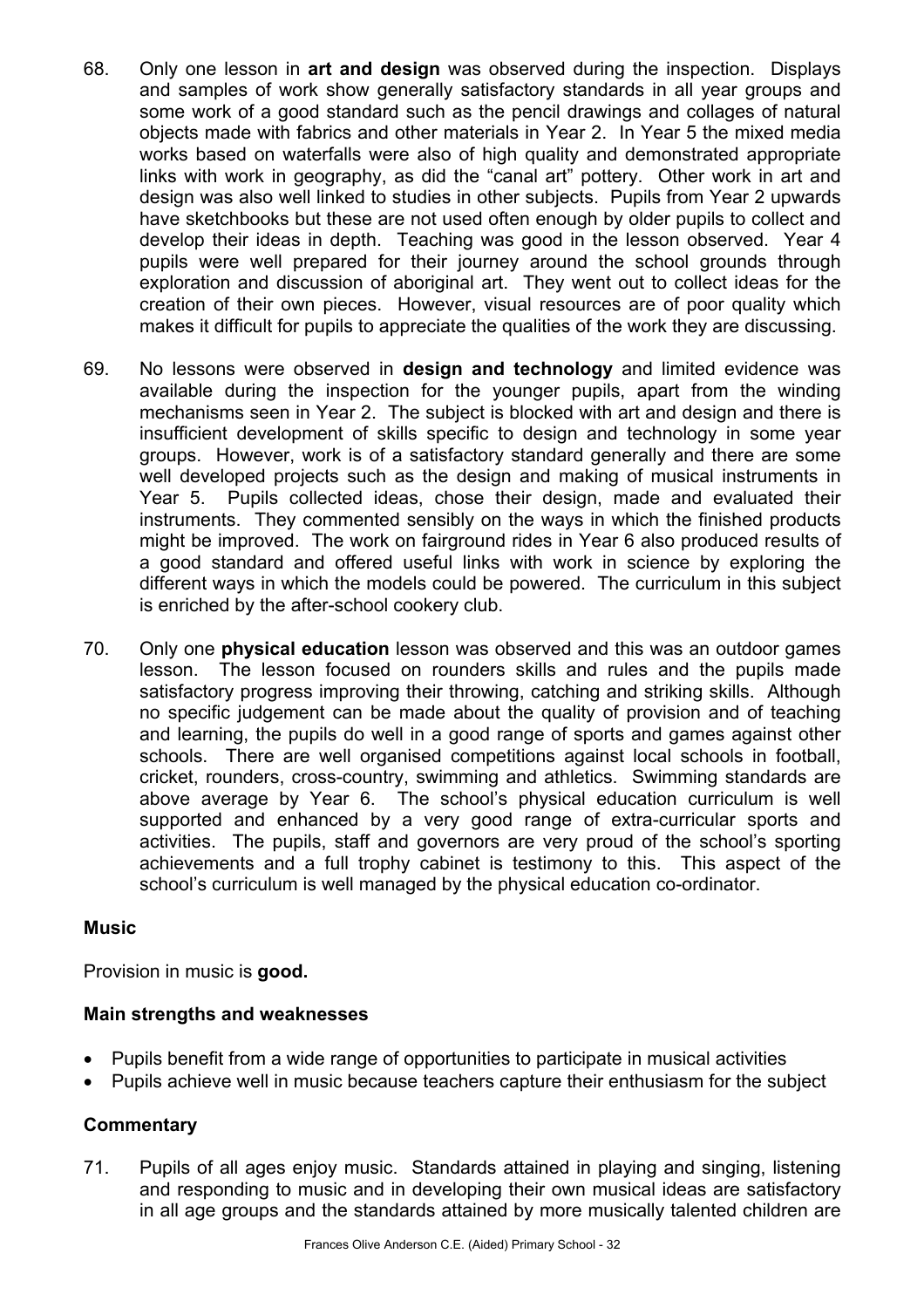good. Pupils work with enthusiasm and obvious enjoyment in music lessons because teachers plan activities that engage their interest and best efforts. They achieve well. Pupils in Year 2 responded thoughtfully to the "wave" music they listened to before developing their own group instrumental pieces based on the sea. Pupils in Year 3 enjoyed playing a range of percussion instruments to learn about pulse and rhythm and in Year 4, the pupils showed good levels of discrimination as they commented constructively on their classmates' performances.

- 72. The musical experiences offered in school are wide ranging and cover all aspects of the National Curriculum programme of study. Very good use is made of volunteers and other visitors, such as musically talented parents and the local authority's music support service, to broaden the opportunities. Pupils can choose to learn to play a number of different instruments including violin, flute, saxophone and piano as places become available. Recorder and ocarina clubs are open to all, including the younger pupils. Pupils sing tunefully in assembly and during lessons as when Year 3 sang "Bobby Shaftoe" with good pace and sound. The choir is well trained and the standard of singing here is very good. Pupils perform for audiences both in school and in the community.
- 73. Music is taught by class teachers who are supported by the subject leader and visiting or volunteer musicians. Planning has improved since the previous inspection and is now based on national guidance. This ensures that there is continuity and progression as pupils move through the school. The best work is imaginatively linked with other subjects as seen in the linked literacy, art and design, dance and music workshop based on a multicultural theme for Year 4. Teaching and learning, in the lessons observed during the inspection, were predominantly good because teachers explained key points clearly and balanced listening, performing and appraising so that pupils had time to improve their work. Leadership of the subject is satisfactory. The coordinator has drawn up an improvement plan but monitoring and assessment are not yet well established because the school has been concentrating appropriately on more immediate priorities. Resources for music are good.

# **PERSONAL, SOCIAL AND HEALTH EDUCATION AND CITIZENSHIP**

74. A few lessons were seen in this area and, together with evidence from discussions with staff and pupils, a good programme is provided, but it is not possible to make firm judgements on the quality of the provision and learning. The school has developed a good policy and places a strong emphasis on the pupils' personal and social development. Good behaviour is reinforced during class discussion times, where pupils are given the opportunity to explore ways of resolving issues and the school is particularly successful in supporting good relationships. Aspects of personal and social development are taught regularly in each class and strongly supported in assemblies. There are clear procedures for teaching sex education and drug awareness.